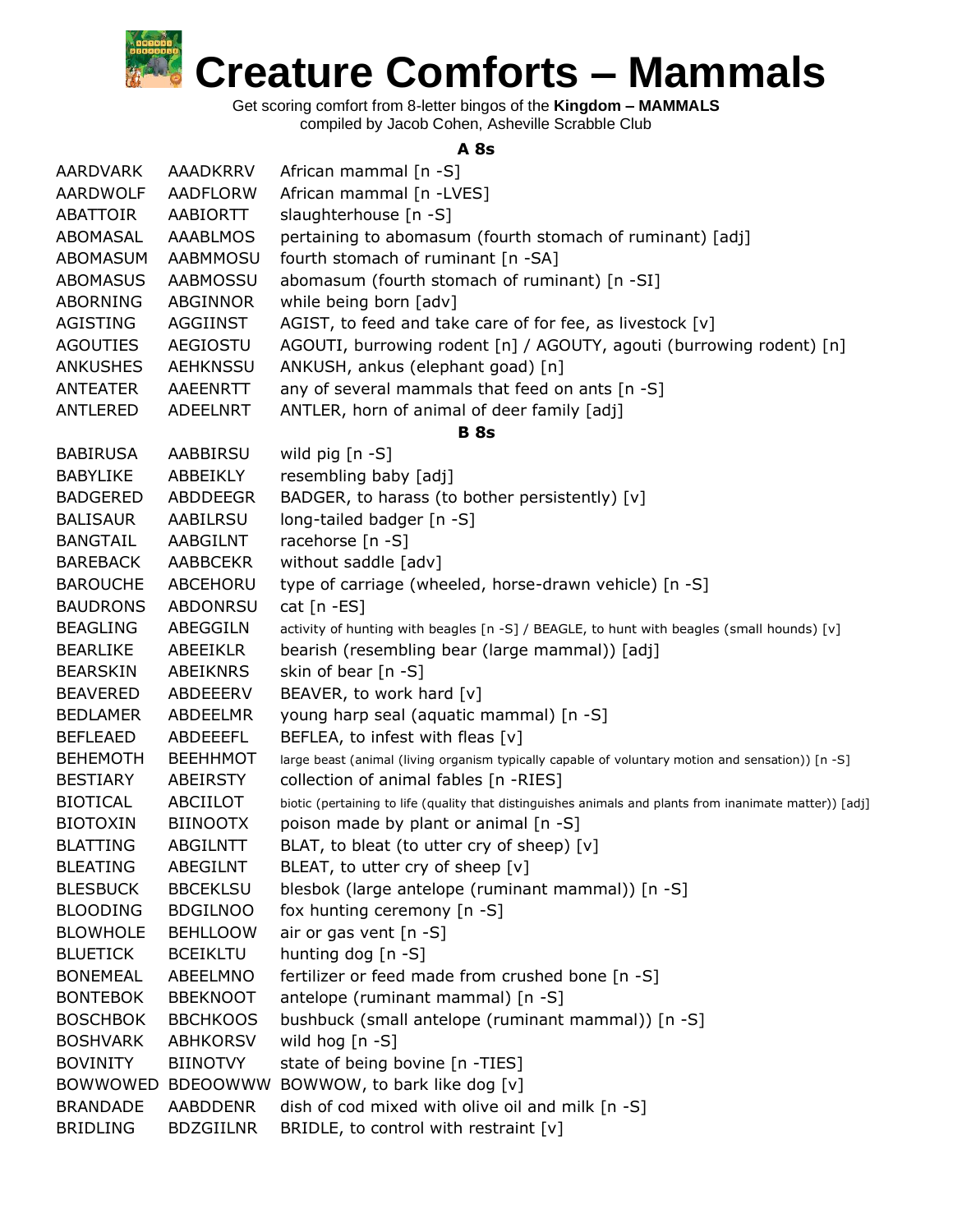| <b>BROUGHAM</b> | ABGHMORU        | type of carriage (wheeled, horse-drawn vehicle) [n -S]           |
|-----------------|-----------------|------------------------------------------------------------------|
| <b>BRUMBIES</b> | <b>BBEIMRSU</b> | BRUMBY, wild horse [n]                                           |
| <b>BUBALINE</b> | ABBEILNU        | pertaining to bubal (large antelope) [adj]                       |
| <b>BUCKAROO</b> | ABCKOORU        | cowboy [n -S]                                                    |
| <b>BUCKAYRO</b> | <b>ABCKORUY</b> | buckaroo (cowboy) [n -S]                                         |
| <b>BUCKEROO</b> | <b>BCEKOORU</b> | buckaroo (cowboy) [n -S]                                         |
| <b>BUCKSKIN</b> | <b>BCIKKNSU</b> | skin of male deer [n -S]                                         |
| <b>BULLCOOK</b> | <b>BCKLLOOU</b> | worker in logging camp [n -S]                                    |
| <b>BULLDOZE</b> | <b>BDELLOUZ</b> | to bully (to treat abusively) [v -D, -ZING, -S]                  |
| <b>BULLHORN</b> | <b>BHLLNORU</b> | electric megaphone [n -S]                                        |
| <b>BULLNECK</b> | <b>BCEKLLNU</b> | thick neck [n -S]                                                |
| <b>BULLNOSE</b> | <b>BELLNOSU</b> | disease of swine [n -S]                                          |
| <b>BULLOCKY</b> | <b>BCKLLOUY</b> | BULLOCK, castrated bull [adj]                                    |
| <b>BULLPOUT</b> | <b>BLLOPTUU</b> | bullhead, freshwater catfish [n -S]                              |
| <b>BULLRING</b> | <b>BGILLNRU</b> | bullfight arena [n -S]                                           |
| <b>BULLRUSH</b> | <b>BHLLRSUU</b> | bulrush (tall marsh plant) [n -S]                                |
| <b>BULLSEYE</b> | <b>BEELLSUY</b> | center of target [n -S]                                          |
| <b>BULLSHIT</b> | <b>BHILLSTU</b> | offensive word [v -HAT, -TTED, -TTING, -S]                       |
| <b>BULLSHOT</b> | <b>BHLLOSTU</b> | drink made of vodka and bouillon [n -S]                          |
| <b>BULLWEED</b> | <b>BDEELLUW</b> | knapweed (meadow plant) [n -S]                                   |
| <b>BULLWHIP</b> | <b>BHILLPUW</b> | to strike with long whip [v -PPED, -PPING, -S]                   |
| <b>BUSHBABY</b> | <b>ABBBHSUY</b> | small tree-dwelling primate [n -BIES]                            |
|                 |                 |                                                                  |
| <b>BUSHBUCK</b> | <b>BBCHKSUU</b> | small antelope (ruminant mammal) [n -S]                          |
| <b>BUSHGOAT</b> | <b>ABGHOSTU</b> | bushbuck (small antelope (ruminant mammal)) [n -S]               |
| <b>BUTTERED</b> | <b>BDEERTTU</b> | BUTTER, to spread with butter (milk product) [v]                 |
|                 |                 | C <sub>8s</sub>                                                  |
| <b>CABOCHED</b> | <b>ABCCDEHO</b> | full-faced -- used of animal's head in heraldry [adj]            |
| <b>CABOSHED</b> | <b>ABCDEHOS</b> | caboched (full-faced -- used of animal's head in heraldry) [adj] |
| <b>CACHALOT</b> | AACCHLOT        | large whale [n -S]                                               |
| CACOMIXL        | ACCILMOX        | raccoon-like mammal [n -S]                                       |
| <b>CAGELIKE</b> | <b>ACEEGIKL</b> | resembling cage (enclosure) [adj]                                |
| <b>CALFLIKE</b> | <b>ACEFIKLL</b> | CALF, young cow or bull [adj]                                    |
| <b>CAMELEER</b> | <b>ACEEELMR</b> | camel driver [n -S]                                              |
| <b>CANINITY</b> | <b>ACIINNTY</b> | state of being canine [n -TIES]                                  |
| CANTERED        | <b>ACDEENRT</b> | CANTER, to ride horse at moderate pace [v]                       |
| <b>CAPEWORK</b> | <b>ACEKOPRW</b> | bullfighting technique [n -S]                                    |
| <b>CAPITATE</b> | <b>AACEIPTT</b> | bone of wrist of primates [n -S]                                 |
| <b>CAPUCHIN</b> | ACCHINPU        | long-tailed monkey [n -S]                                        |
| <b>CAPYBARA</b> | AAABCPRY        | large rodent (gnawing mammal) [n -S]                             |
| CARACOLE        | AACCELOR        | to perform half turn on horse [v -D, -LING, -S]                  |
| <b>CARCAJOU</b> | AACCJORU        | carnivorous mammal [n -S]                                        |
| CARRIAGE        | AACEGIRR        | wheeled, horse-drawn vehicle [n -S]                              |
| <b>CATALOES</b> | <b>AACELOST</b> | CATALO, hybrid between buffalo and cow [n]                       |
| CATBRIAR        | AABCIRRT        | catbrier (thorny vine) [n -S]                                    |
| <b>CATBRIER</b> | ABCEIRRT        | thorny vine [n -S]                                               |
| <b>CATNAPER</b> | <b>AACENPRT</b> | one that steals cats [n -S]                                      |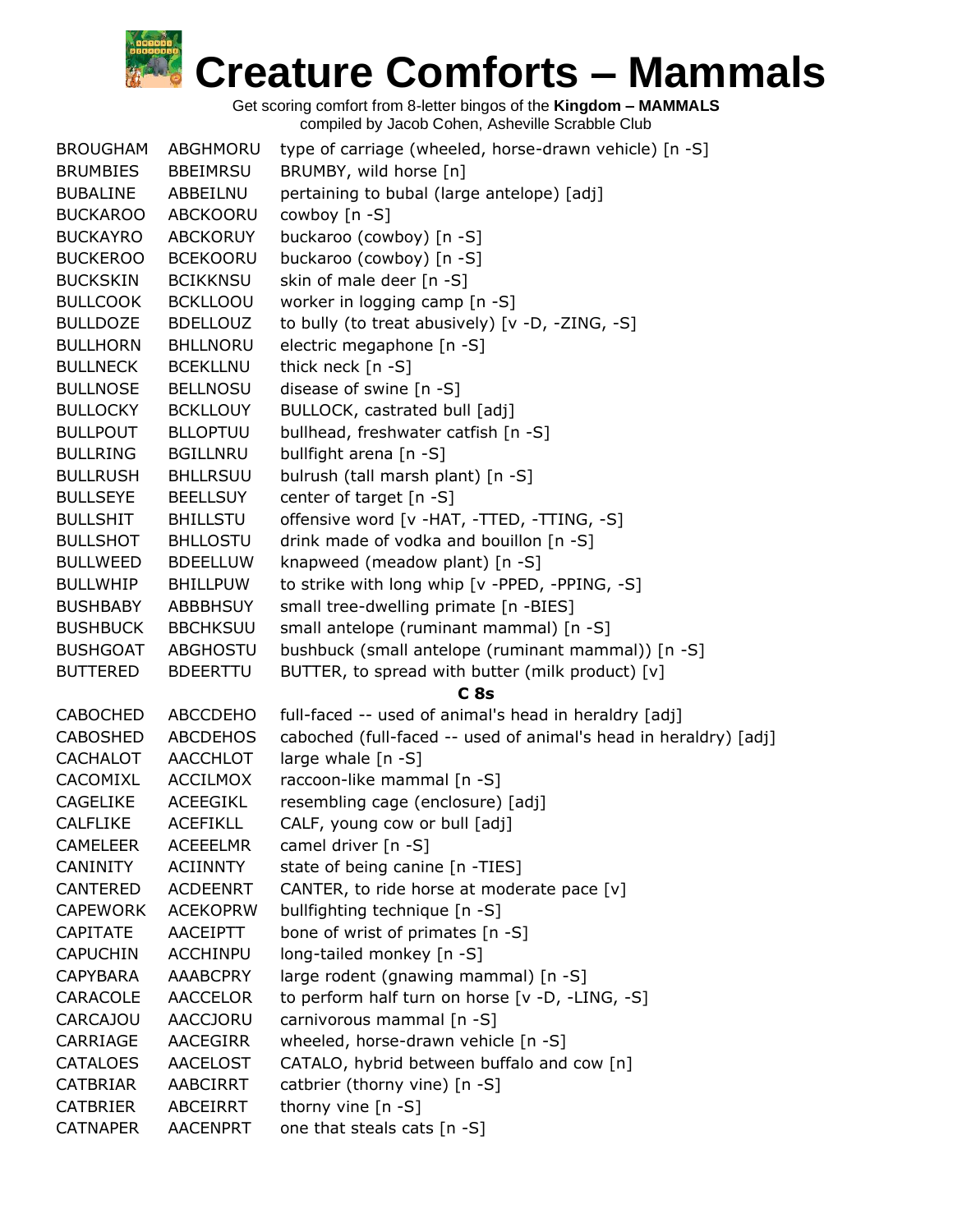Get scoring comfort from 8-letter bingos of the **Kingdom – MAMMALS**

| <b>CATTIEST</b> | <b>ACEISTTT</b> | CATTY, catlike; spiteful [adj]                                               |
|-----------------|-----------------|------------------------------------------------------------------------------|
| CAVALERO        | AACELORV        | horseman (one who rides horse) [n -S]                                        |
| <b>CELOMATA</b> | <b>AACELMOT</b> | CELOM, coelom (body cavity in some animals) [n]                              |
| <b>CETACEAN</b> | <b>AACCEENT</b> | aquatic mammal [n -S]                                                        |
| <b>CETOLOGY</b> | <b>CEGLOOTY</b> | study of whales [n -GIES]                                                    |
| <b>CHAMFRON</b> | <b>ACFHMNOR</b> | armor for horse's head [n -S]                                                |
| <b>CHANFRON</b> | <b>ACFHNNOR</b> | chamfron (armor for horse's head) [n -S]                                     |
| CHARQUID        | ACDHIQRU        | CHARQUI, type of meat (animal flesh used as food) [adj]                      |
| <b>CHEESIER</b> | <b>CEEEHIRS</b> | CHEESY, resembling cheese (food made from milk curds) [adj]                  |
| <b>CHEESILY</b> | <b>CEEHILSY</b> | CHEESY, resembling cheese (food made from milk curds) [adv]                  |
| CHIGETAI        | ACEGHIIT        | wild ass $[n - S]$                                                           |
| <b>CHIPMUCK</b> | <b>CCHIKMPU</b> | chipmunk (small rodent (gnawing mammal)) [n -S]                              |
| <b>CHIPMUNK</b> | <b>CHIKMNPU</b> | small rodent (gnawing mammal) [n -S]                                         |
| <b>CHORDATE</b> | <b>ACDEHORT</b> | any of large phylum of animals [n -S]                                        |
| <b>CLAWLESS</b> | <b>ACELLSSW</b> | having no claws [adj]                                                        |
| <b>CLAWLIKE</b> | <b>ACEIKLLW</b> | resembling claw [adj]                                                        |
| <b>CLOPPING</b> | <b>CGILNOPP</b> | CLOP, to make sound of hoof striking pavement [v]                            |
| <b>COELOMIC</b> | <b>CCEILMOO</b> | COELOM, body cavity in some animals [adj]                                    |
| <b>COLTHOOD</b> | <b>CDHLOOOT</b> | state or time of being colt (young male horse) [n -S]                        |
| <b>CONEPATE</b> | <b>ACEENOPT</b> | skunk [n -S]                                                                 |
| <b>CONEPATL</b> | <b>ACELNOPT</b> | conepate (skunk) [n -S]                                                      |
| CONODONT        | <b>CDNNOOOT</b> | fossil (remains of animal or plant preserved in earth's crust) [n -S]        |
| <b>COONSKIN</b> | <b>CIKNNOOS</b> | pelt of raccoon [n -S]                                                       |
| <b>CORPUSES</b> | <b>CEOPRSSU</b> | CORPUS, human or animal body [n]                                             |
| <b>COURSING</b> | <b>CGINORSU</b> | pursuit of game by hounds [n -S] / COURSE, to cause hounds to chase game [v] |
| <b>COWBERRY</b> | <b>BCEORRWY</b> | pasture shrub [n -RRIES]                                                     |
| COWBOYED        | <b>BCDEOOWY</b> | COWBOY, to tend cattle or horses [v]                                         |
| <b>COWPOXES</b> | <b>CEOOPSWX</b> | COWPOX, cattle disease [n]                                                   |
| <b>CRATCHES</b> | <b>ACCEHRST</b> | CRATCH, manger (trough or box from which horses or cattle eat) [n]           |
| CREAMERY        | <b>ACEEMRRY</b> | dairy (establishment dealing in milk products) [n -RIES]                     |
| CREAMING        | <b>ACEGIMNR</b> | CREAM, to form cream (part of milk) [v]                                      |
| <b>CREATURE</b> | <b>ACEERRTU</b> | living being $[n - S]$                                                       |
| <b>CREODONT</b> | <b>CDENOORT</b> | extinct carnivore [n -S]                                                     |
| CRICETID        | <b>CCDEIIRT</b> | small rodent (gnawing mammal) [n -S]                                         |
| <b>CROWBAIT</b> | <b>ABCIORTW</b> | old horse [n -S]                                                             |
| <b>CUSCUSES</b> | <b>CCESSSUU</b> | CUSCUS, arboreal mammal [n]                                                  |
|                 |                 | <b>D</b> 8s                                                                  |
| <b>DEADFALL</b> | <b>AADDEFLL</b> | type of animal trap [n -S]                                                   |
| <b>DECLAWED</b> | <b>ACDDEELW</b> | DECLAW, to surgically remove claws of [v]                                    |
| <b>DEERLIKE</b> | <b>DEEEIKLR</b> | DEER, ruminant mammal [adj]                                                  |
| <b>DEHORNED</b> | <b>DDEEHNOR</b> | DEHORN, to deprive of horns [v]                                              |
| <b>DEHORNER</b> | <b>DEEHNORR</b> | one that dehorns (to deprive of horns) [n -S]                                |
| <b>DEMIVOLT</b> | <b>DEILMOTV</b> | half turn made by horse [n -S]                                               |
| DERATTED        | ADDEERTT        | DERAT, to rid of rats [v]                                                    |
| <b>DESEXING</b> | <b>DEEGINSX</b> | DESEX, to castrate or spay [v]                                               |
| <b>DESTRIER</b> | <b>DEEIRRST</b> | warhorse [n -S]                                                              |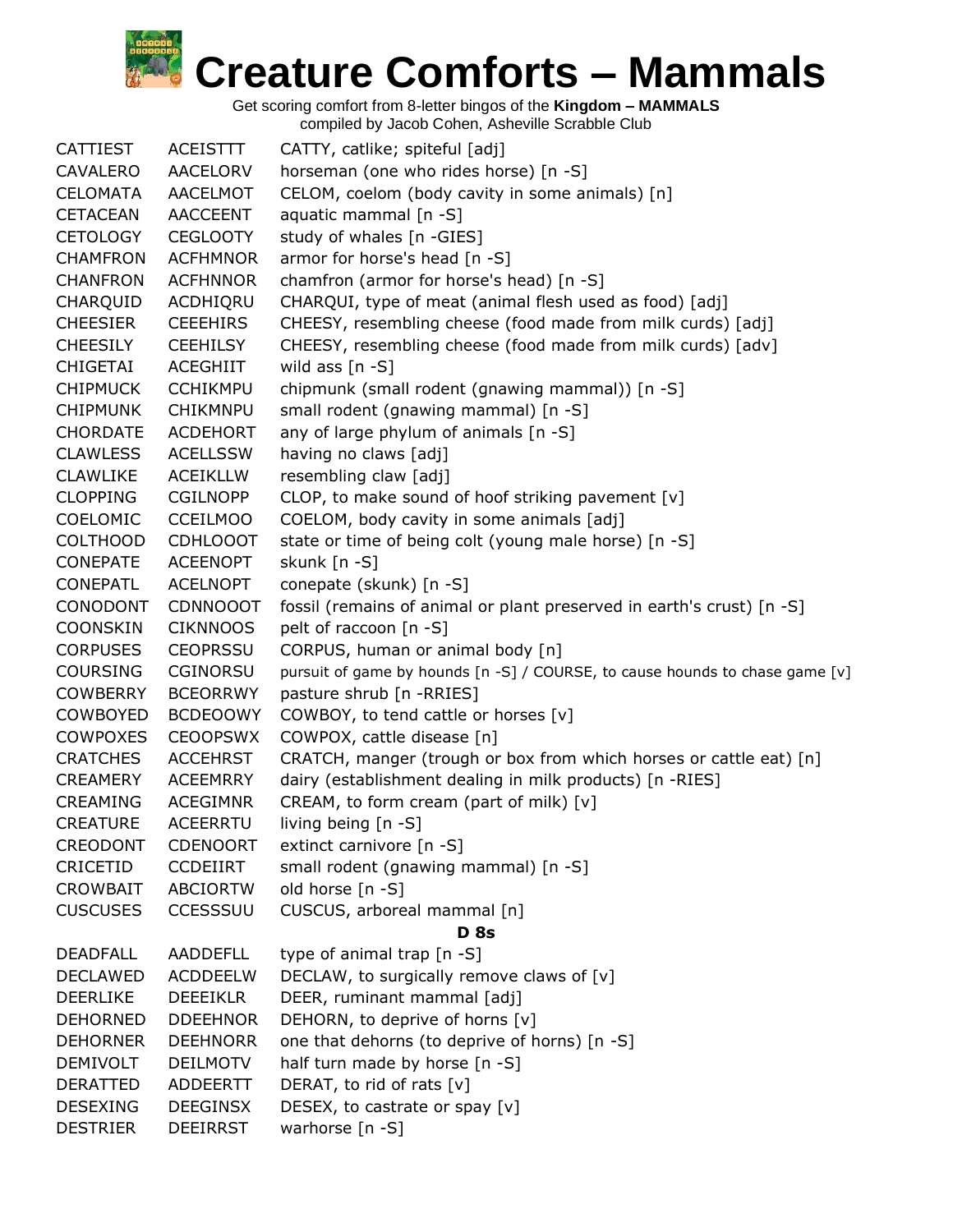

| <b>DETICKED</b> | <b>CDDEEIKT</b> | DETICK, to remove ticks from [v]                                                                 |
|-----------------|-----------------|--------------------------------------------------------------------------------------------------|
| <b>DETICKER</b> | <b>CDEEIKRT</b> | one that deticks (to remove ticks from) [n -S]                                                   |
| <b>DISMOUNT</b> | <b>DIMNOSTU</b> | to get down from elevated position [v -ED, -ING, -S]                                             |
| <b>DOGBERRY</b> | <b>BDEGORRY</b> | wild berry [n -RIES]                                                                             |
| <b>DOGEARED</b> | ADDEEGOR        | DOGEAR, to turn down corner of page [v]                                                          |
| <b>DOGFIGHT</b> | <b>DFGGHIOT</b> | to engage in aerial battle [v -FOUGHT, -ING, -S]                                                 |
| <b>DOGGIEST</b> | <b>DEGGIOST</b> | DOGGY, resembling or suggestive of dog [adj]                                                     |
| <b>DOGHOUSE</b> | <b>DEGHOOSU</b> | shelter for dog [n -S]                                                                           |
| <b>DOGNAPED</b> | <b>ADDEGNOP</b> | DOGNAP, to steal dog [v]                                                                         |
| <b>DOGNAPER</b> | <b>ADEGNOPR</b> | one that dognaps (to steal dog) [n -S]                                                           |
| <b>DOGSBODY</b> | <b>BDDGOOSY</b> | menial worker [n -DIES]                                                                          |
| <b>DOGSTAIL</b> | ADGILOST        | grass with spiky flower heads [n -S]                                                             |
| <b>DOGTOOTH</b> | <b>DGHOOOTT</b> | cuspid (pointed tooth) [n -TEETH]                                                                |
| <b>DOGWATCH</b> | <b>ACDGHOTW</b> | short period of watch duty on ship [n -ES]                                                       |
| <b>DORMOUSE</b> | <b>DEMOORSU</b> | small rodent (gnawing mammal) [n -MICE]                                                          |
| <b>DRESSAGE</b> | <b>ADEEGRSS</b> | training of horse in obedience and deportment [n -S]                                             |
| <b>DUCKBILL</b> | <b>BCDIKLLU</b> | platypus (aquatic mammal) [n -S]                                                                 |
|                 |                 | E <sub>8s</sub>                                                                                  |
| <b>ECESISES</b> | <b>CEEEISSS</b> | ECESIS, establishment of plant or animal in new environment [n]                                  |
| <b>ECTOZOAN</b> | <b>ACENOOTZ</b> | ectozoon (parasite on body of animal) [n -S]                                                     |
| <b>ECTOZOON</b> | <b>CENOOOTZ</b> | parasite on body of animal [n -ZOA]                                                              |
| <b>EDENTATE</b> | ADEEENTT        | toothless mammal [n -S]                                                                          |
| <b>ELAPHINE</b> | AEEHILNP        | pertaining to genus of deer [adj]                                                                |
| <b>ELEPHANT</b> | <b>AEEHLNPT</b> | large mammal (any of class of warm-blooded vertebrates) [n -S]                                   |
| <b>ELKHOUND</b> | <b>DEHKLNOU</b> | hunting dog [n -S]                                                                               |
| <b>ENDOZOIC</b> | <b>CDEINOOZ</b> | involving passage through animal [adj]                                                           |
| <b>ENSNARER</b> | <b>AEENNRRS</b> | one that ensnares (to trap (to catch in trap (device for capturing and holding animals))) [n -S] |
| <b>ENTELLUS</b> | <b>EELLNSTU</b> | hanuman (East Indian monkey) [n -S]                                                              |
| <b>ENTOILED</b> | <b>DEEILNOT</b> | ENTOIL, to entrap (to trap (to catch in trap (device for capturing and holding animals))) [v]    |
| <b>ENTOZOAL</b> | <b>AELNOOTZ</b> | entozoic (living within animal) [adj]                                                            |
| <b>ENTOZOIC</b> | <b>CEINOOTZ</b> | living within animal [adj]                                                                       |
| <b>ENZOOTIC</b> | <b>CEINOOTZ</b> | type of animal disease [n -S]                                                                    |
| <b>EOHIPPUS</b> | <b>EHIOPPSU</b> | extinct horse [n -ES]                                                                            |
| <b>EPIZOOTY</b> | <b>EIOOPTYZ</b> | type of animal disease [n -TIES]                                                                 |
| <b>EQUINELY</b> | EEILNQUY        | in horselike manner [adv]                                                                        |
| <b>EQUINITY</b> | EIINQTUY        | state of being like horse [n -TIES]                                                              |
| <b>EQUIPAGE</b> | AEEGIPQU        | carriage (wheeled, horse-drawn vehicle) [n -S]                                                   |
| <b>ESTANCIA</b> | <b>AACEINST</b> | cattle ranch $[n - S]$                                                                           |
| <b>ESTRUSES</b> | <b>EERSSSTU</b> | ESTRUS, period of heat in female mammals [n]                                                     |
| <b>ETHOLOGY</b> | <b>EGHLOOTY</b> | study of animal behavior [n -GIES]                                                               |
| <b>EUSOCIAL</b> | ACEILOSU        | pertaining to animal society marked by specialization of tasks [adj]                             |
| <b>EYESHINE</b> | <b>EEEHINSY</b> | reflection from eyes of some animals [n -S]                                                      |
|                 |                 | <b>F</b> 8s                                                                                      |
| <b>FANGLIKE</b> | <b>AEFGIKLN</b> | FANG, long, pointed tooth [adj]                                                                  |
| <b>FARRIERY</b> | AEFIRRRY        | trade of farrier [n -RIES]                                                                       |
| <b>FARROWED</b> | <b>ADEFORRW</b> | FARROW, to give birth to litter of pigs [v]                                                      |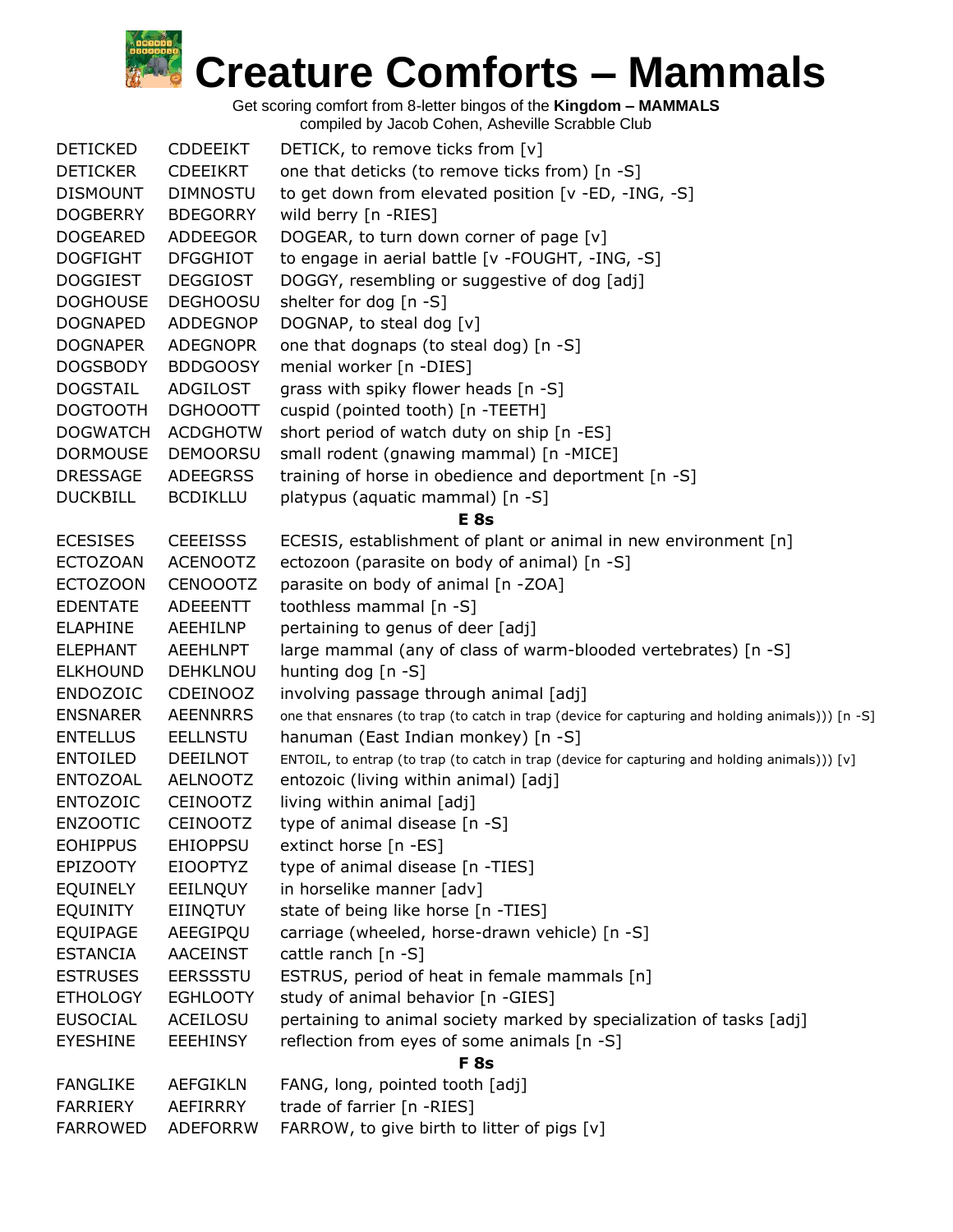

| <b>FATSTOCK</b> | <b>ACFKOSTT</b> | livestock that is fat and ready for market [n -S]                                                  |
|-----------------|-----------------|----------------------------------------------------------------------------------------------------|
| <b>FAUNALLY</b> | <b>AAFLLNUY</b> | FAUNA, animal life of particular region [adv]                                                      |
| <b>FAUNLIKE</b> | <b>AEFIKLNU</b> | FAUN, woodland deity of Roman mythology [adj]                                                      |
| <b>FAWNLIKE</b> | <b>AEFIKLNW</b> | resembling young deer [adj]                                                                        |
| <b>FEEDYARD</b> | ADDEEFRY        | feedlot (plot of land on which livestock is fattened) [n -S]                                       |
| <b>FELINELY</b> | <b>EEFILLNY</b> | catlike manner [adj]                                                                               |
| <b>FELINITY</b> | <b>EFIILNTY</b> | quality of being catlike [n -TIES]                                                                 |
| <b>FERITIES</b> | <b>EEFIIRST</b> | FERITY, wildness (state of being wild (living in natural state)) [n]                               |
| <b>FERRETED</b> | <b>DEEEFRRT</b> | FERRET, to search out by careful investigation [v]                                                 |
| <b>FERRETER</b> | <b>EEEFRRRT</b> | one that ferrets (to search out by careful investigation) [n -S]                                   |
| <b>FISSIPED</b> | <b>DEFIIPSS</b> | mammal that has separated toes [n -S]                                                              |
| <b>FLANCARD</b> | <b>AACDFLNR</b> | piece of armor for side of horse [n -S]                                                            |
| <b>FLENCHED</b> | <b>CDEEFHLN</b> | FLENCH, to flense (to strip blubber or skin from) [v]                                              |
| <b>FLENCHES</b> | <b>CEEFHLNS</b> | FLENCH, to flense (to strip blubber or skin from) [v]                                              |
| <b>FLENSING</b> | <b>EFGILNNS</b> | FLENSE, to strip blubber or skin from [v]                                                          |
| <b>FLESHING</b> | <b>EFGHILNS</b> | distribution of lean and fat on animal [n -S] / FLESH, to plunge into flesh (soft body tissue) [v] |
| <b>FODDERED</b> | <b>DDDEEFOR</b> | FODDER, to feed with coarse food [v]                                                               |
| <b>FOOTLIKE</b> | <b>EFIKLOOT</b> | resembling foot (terminal part of leg on which body stands and moves) [adj]                        |
| <b>FOREFACE</b> | <b>ACEEFFOR</b> | front part of head of quadruped [n -S]                                                             |
| <b>FOREFOOT</b> | <b>EFFOOORT</b> | one of front feet of animal [n -FEET]                                                              |
| <b>FOREHOOF</b> | <b>EFFHOOOR</b> | hoof of forefoot (n -S or -OOVES]                                                                  |
| <b>FORELIMB</b> | <b>BEFILMOR</b> | foreleg (one of front legs of animal) [n -S]                                                       |
| <b>FOREMILK</b> | <b>EFIKLMOR</b> | milk secreted immediately after childbirth [n -S]                                                  |
| <b>FOSSETTE</b> | <b>EEFOSSTT</b> | small fossa (catlike mammal) [n -S]                                                                |
| <b>FOXGLOVE</b> | <b>EFGLOOVX</b> | flowering plant [n -S]                                                                             |
| <b>FOXHOUND</b> | <b>DFHNOOUX</b> | hunting dog [n -S]                                                                                 |
| <b>FOXINESS</b> | <b>EFINOSSX</b> | state of being foxy (crafty (skillful in deceiving)) [n -ES]                                       |
| <b>FROMENTY</b> | <b>EFMNORTY</b> | frumenty (dish of wheat boiled in milk and sweetened with sugar) [n -TIES]                         |
| <b>FRUMENTY</b> | <b>EFMNRTUY</b> | dish of wheat boiled in milk and sweetened with sugar [n -TIES]                                    |
| <b>FURMENTY</b> | <b>EFMNRTUY</b> | frumenty (dish of wheat boiled in milk and sweetened with sugar) [n -TIES]                         |
| <b>FURPIECE</b> | <b>CEEFIPRU</b> | item of clothing made out of fur $[n - S]$                                                         |
| <b>FURRIERY</b> | EFIRRRUY        | business of furrier [n -RIES]                                                                      |
| <b>FURRIEST</b> | EFIRRSTU        | FURRY, covered with fur [adj]                                                                      |
|                 |                 | G <sub>8s</sub>                                                                                    |
| <b>GALLOPED</b> | <b>ADEGLLOP</b> | GALLOP, to ride horse at full speed [v]                                                            |
| <b>GALLOPER</b> | <b>AEGLLOPR</b> | one that gallops (to ride horse at full speed) [n -S]                                              |
| <b>GALLOWAY</b> | <b>AAGLLOWY</b> | breed of hornless cattle [n -S]                                                                    |
| <b>GAMASHES</b> | <b>AAEGHMSS</b> | boots worn by horseback riders [n]                                                                 |
| <b>GEMSBUCK</b> | <b>BCEGKMSU</b> | gemsbok (large antelope (ruminant mammal)) [n -S]                                                  |
| <b>GERBILLE</b> | <b>BEEGILLR</b> | gerbil (burrowing rodent) [n -S]                                                                   |
| <b>GLANDERS</b> | <b>ADEGLNRS</b> | disease of horses [n]                                                                              |
| <b>GOADLIKE</b> | ADEGIKLO        | resembling goad [adj]                                                                              |
| <b>GOATFISH</b> | <b>AFGHIOST</b> | tropical fish [n -ES]                                                                              |
| <b>GOATHERD</b> | <b>ADEGHORT</b> | one who tends goats [n -S]                                                                         |
| <b>GOATIEST</b> | <b>AEGIOSTT</b> | GOATY, suggestive of goat [adj]                                                                    |
| <b>GOATLIKE</b> | <b>AEGIKLOT</b> | goatish (resembling goat (horned mammal)) [adj]                                                    |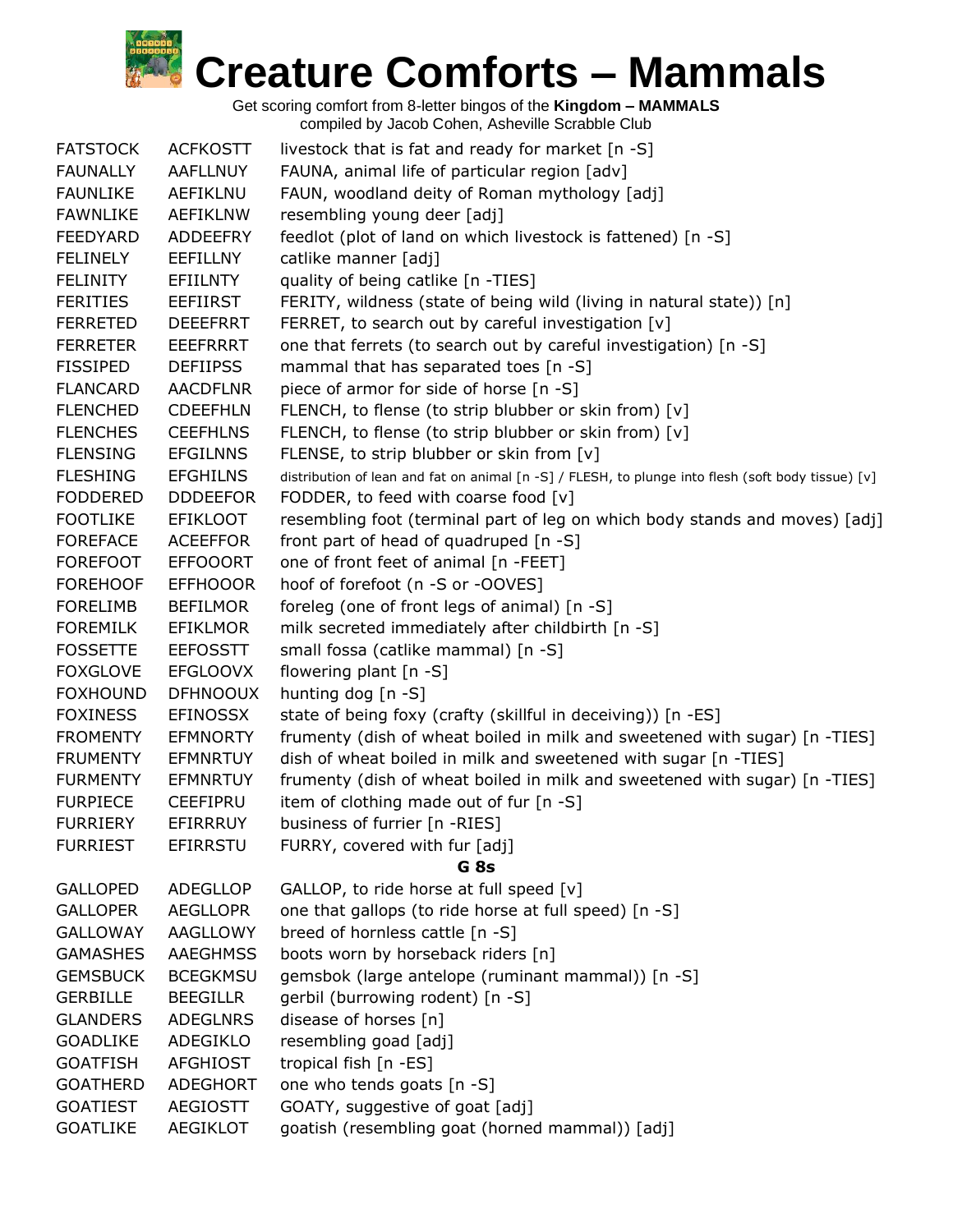

Get scoring comfort from 8-letter bingos of the **Kingdom – MAMMALS**

| <b>GOATSKIN</b> | <b>AGIKNOST</b> | hide of goat $[n - S]$                                                                              |
|-----------------|-----------------|-----------------------------------------------------------------------------------------------------|
| <b>GRANDDAM</b> | <b>AADDGMNR</b> | female parent of animal with offspring [n -S]                                                       |
| <b>GRUMPHIE</b> | EGHIMPRU        | pig $[n - S]$                                                                                       |
| <b>GUARDDOG</b> | ADDGGORU        | dog trained to guard persons or property [n -S]                                                     |
| <b>GYNECOID</b> | CDEGINOY        | resembling woman (adult human female) [adj]                                                         |
|                 |                 | <b>H</b> 8s                                                                                         |
| <b>HAGGISES</b> | <b>AEGGHISS</b> | HAGGIS, Scottish dish made of sheep's inner organs, which are cut up, spiced, and cooked in bag [n] |
| <b>HAIRLIKE</b> | <b>AEHIIKLR</b> | resembling hair (threadlike growth) [adj]                                                           |
| <b>HAIRWORM</b> | AHIMORRW        | parasitic worm [n -S]                                                                               |
| <b>HALALLED</b> | <b>AADEHLLL</b> | HALAL, to slaughter animal according to Muslim law [v]                                              |
| <b>HANDLIKE</b> | ADEHIKLN        | resembling hand [adj]                                                                               |
| <b>HARDBOOT</b> | <b>ABDHOORT</b> | horseman (one who rides horse) [n -S]                                                               |
| <b>HARELIKE</b> | <b>AEEHIKLR</b> | resembling hare (long-eared mammal) [adj]                                                           |
| <b>HEDGEHOG</b> | <b>DEEGGHHO</b> | small mammal (any of class of warm-blooded vertebrates) [n -S]                                      |
| <b>HEDGEPIG</b> | <b>DEEGGHIP</b> | hedgehog (small mammal (any of class of warm-blooded vertebrates)) [n -S]                           |
| <b>HERDLIKE</b> | <b>DEEHIKLR</b> | resembling herd [adj]                                                                               |
| <b>HERDSMAN</b> | <b>DEEHRRS</b>  | herder (one that herds (to bring together in herd (group of animals)) [n]                           |
| <b>HINDMILK</b> | <b>DHIIKLMN</b> | breast milk exuded after first part of feeding [n -S]                                               |
| <b>HIRSELED</b> | <b>DEEHILRS</b> | HIRSEL, to herd sheep [v]                                                                           |
| <b>HOGSHEAD</b> | <b>ADEGHHOS</b> | large cask [n -S]                                                                                   |
| <b>HOGTYING</b> | <b>GGHINOTY</b> | HOGTIE, to tie together legs of [v]                                                                 |
| <b>HOLOTYPE</b> | <b>EHLOOPTY</b> | animal or plant specimen [n -S]                                                                     |
| <b>HOLSTEIN</b> | <b>EHILNOST</b> | breed of cattle [n -S]                                                                              |
| HOMINOID        | <b>DHIIMNOO</b> | manlike animal [n -S]                                                                               |
| <b>HOOFBEAT</b> | ABEFHOOT        | sound of hooves striking ground [n -S]                                                              |
| <b>HOOFLIKE</b> | <b>EFHIKLOO</b> | resembling hoof (hard covering on feet of certain animals) [adj]                                    |
| <b>HORSEBOX</b> | <b>BEHOORSX</b> | closed vehicle for transporting horses [n -ES]                                                      |
| <b>HORSECAR</b> | <b>ACEHORRS</b> | streetcar drawn by horse [n -S]                                                                     |
| <b>HORSEFLY</b> | <b>EFHLORSY</b> | large fly [n -LIES]                                                                                 |
| <b>HORSEMAN</b> | <b>AEHMNORS</b> | one who rides horse [n -MEN]                                                                        |
| <b>HORSEPOX</b> | <b>EHOOPRSX</b> | skin disease of horses [n -ES]                                                                      |
| <b>HORSIEST</b> | <b>EHIORSST</b> | HORSY, resembling horse [adj] / HORSEY, horsy (resembling horse) [adj]                              |
| <b>HOTBLOOD</b> | <b>BDHLOOOT</b> | thoroughbred horse [n -S]                                                                           |
| <b>HOUNDING</b> | DGHINNOU        | HOUND, to pursue relentlessly [v]                                                                   |
| <b>HUMANELY</b> | <b>AEHLMNUY</b> | HUMANE, compassionate [adv]                                                                         |
| <b>HUMANEST</b> | AEHMNSTU        | HUMANE, compassionate [adj]                                                                         |
| <b>HUMANISE</b> | AEHIMNSU        | to humanize (to make human) [v -D, -SING, -S]                                                       |
| <b>HUMANISM</b> | AHIMMNSU        | quality of being human [n -S]                                                                       |
| <b>HUMANIST</b> | AHIMNSTU        | one who studies human nature [n -S]                                                                 |
| <b>HUMANITY</b> | AHIMNTUY        | human race [n -TIES]                                                                                |
| HUMANIZE        | AEHIMNUZ        | to make human [v -D, -ZING, -S]                                                                     |
| <b>HUMANOID</b> | ADHIMNOU        | something having human form [n -S]                                                                  |
| <b>HYRACOID</b> | <b>ACDHIORY</b> | hyrax (small, harelike mammal) [n -S]                                                               |
|                 |                 | <b>I</b> 8s                                                                                         |
| <b>INHUMANE</b> | AEHIMNNU        | not humane [adj]                                                                                    |
| <b>INTEGRIN</b> | EGIINNRT        | class of animal proteins [n -S]                                                                     |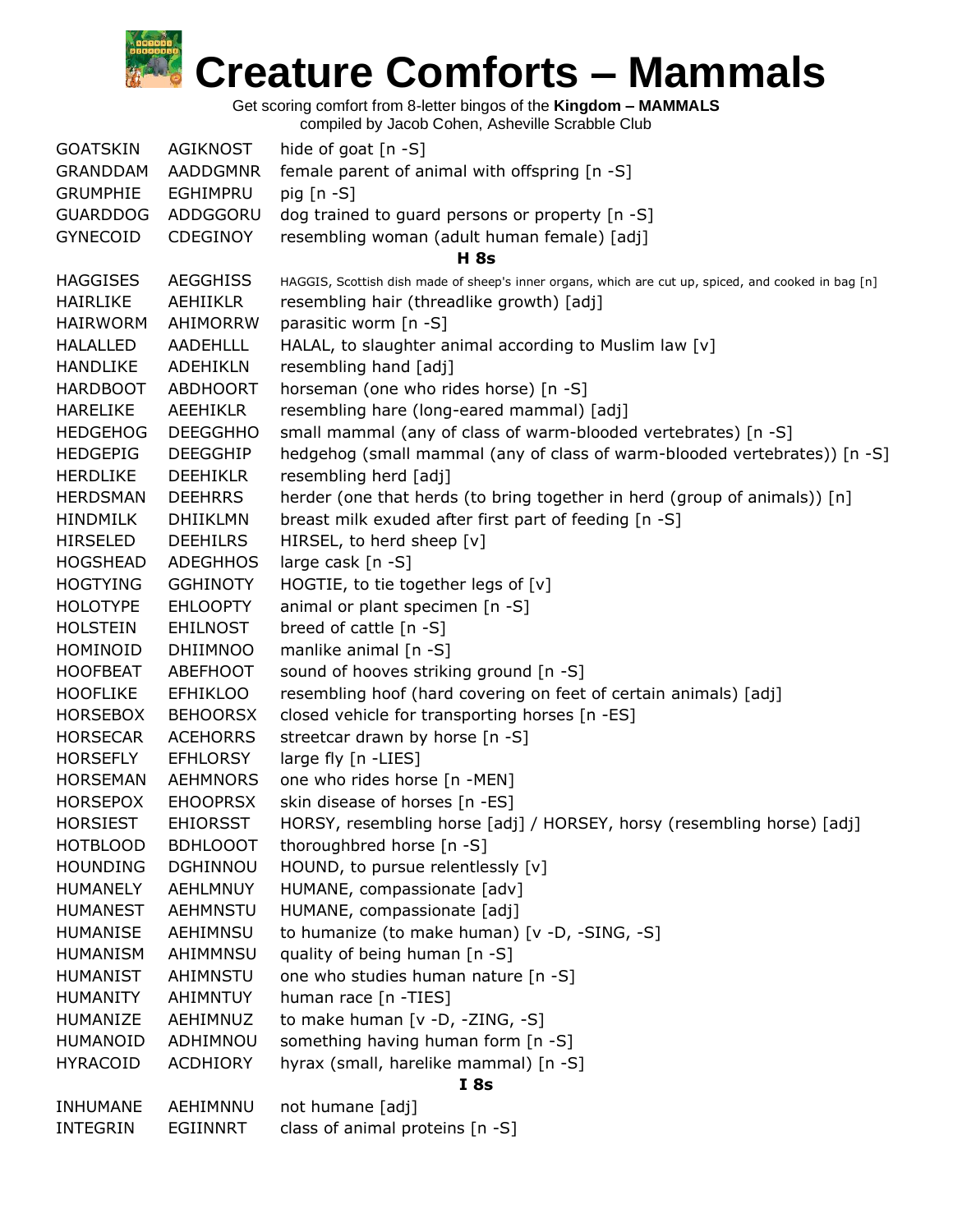

|                 |                 | $\frac{1}{2}$                                                           |
|-----------------|-----------------|-------------------------------------------------------------------------|
| <b>INUKSHUK</b> | <b>HIKKNSUU</b> | figure of human made of stones [n -S]                                   |
| <b>JAVELINA</b> | AAEIJLNV        | J 8s<br>peccary (piglike hoofed mammal) [n -S]                          |
| <b>JOCKETTE</b> | <b>CEEJKOTT</b> | woman who rides horses in races [n -S]                                  |
|                 |                 | K <sub>8s</sub>                                                         |
| <b>KANGAROO</b> | <b>AAGKNOOR</b> | Australian mammal [n -S]                                                |
| <b>KEESHOND</b> | <b>DEEHKNOS</b> | small, heavy-coated dog [n -S or -EN]                                   |
| <b>KENNELED</b> | <b>DEEEKLNN</b> | KENNEL, to keep in shelter for dogs [v]                                 |
| KINKAJOU        | <b>AIJKKNOU</b> | arboreal mammal [n -S]                                                  |
| <b>KITTENED</b> | <b>DEEIKNTT</b> | KITTEN, to bear kittens (young cats) [v]                                |
| <b>KNACKERY</b> | <b>ACEKKNRY</b> | place of business of a knacker (one that buys old livestock) [n -RIES]  |
| KOLINSKI        | <b>IIKKLNOS</b> | kolinsky (Asian mink) [n -ES]                                           |
| <b>KOLINSKY</b> | <b>IKKLNOSY</b> | Asian mink [n -KIES]                                                    |
| <b>KOMONDOR</b> | <b>DKMNOOOR</b> | large, shaggy-coated dog [n -S or -OK or -OCK]                          |
| <b>KOUMISES</b> | <b>EIKMOSSU</b> | KOUMIS, koumiss (beverage made from camel's milk) [n]                   |
| <b>KOUMYSES</b> | <b>EKMOSSUY</b> | KOUMYS, koumiss (beverage made from camel's milk) [n]                   |
| <b>KUMISSES</b> | <b>EIKMSSSU</b> | KUMISS, koumiss (beverage made from camel's milk) [n]                   |
| <b>KUVASZOK</b> | <b>AKKOSUVZ</b> | KUVASZ, large dog having white coat [n]                                 |
|                 |                 | <b>L</b> 8s                                                             |
| <b>LABRADOR</b> | <b>AABDLORR</b> | hunting dog [n -S]                                                      |
| <b>LACTEOUS</b> | <b>ACELOSTU</b> | resembling milk [adj]                                                   |
| <b>LAMBIEST</b> | ABEILMST        | LAMBY, resembling lamb [adj]                                            |
| LAMBKILL        | ABIKLLLM        | evergreen shrub [n -S]                                                  |
| LAMBLIKE        | ABEIKLLM        | resembling lamb [adj]                                                   |
| <b>LAMPASES</b> | <b>AAELMPSS</b> | LAMPAS, inflammation of roof of horse's mouth [n]                       |
| LARDLIKE        | <b>ADEIKLLR</b> | resembling lard [adj]                                                   |
| <b>LEASHING</b> | <b>AEGHILNS</b> | LEASH, to restrain animal with line or thong [v]                        |
| LEMURINE        | EEILMNRU        | pertaining to lemur (arboreal mammal related to monkeys) [adj]          |
| LEMUROID        | DEILMORU        | lemur (arboreal mammal related to monkeys) [n -S]                       |
| <b>LEPORINE</b> | <b>EEILNOPR</b> | resembling rabbit or hare [adj]                                         |
| <b>LIFELIKE</b> | <b>EEFIIKLL</b> | resembling living thing [adj]                                           |
| <b>LIONISER</b> | <b>EIILNORS</b> | one that lionises (to lionize (to treat or regard as celebrity)) [n -S] |
| <b>LIONIZER</b> | EIILNORZ        | one that lionizes (to treat or regard as celebrity) [n -S]              |
| LIONLIKE        | <b>EIIKLLNO</b> | resembling lion (large, carnivorous feline mammal) [adj]                |
| <b>LIVETRAP</b> | <b>AEILPRTV</b> | to capture in type of animal trap [v -PPED, -PPING, -S]                 |
| <b>LOCOWEED</b> | <b>CDEELOOW</b> | plant that causes poisoning when eaten by livestock [n -S]              |
| LONGEING        | <b>EGGILNNO</b> | LONGE, to guide horse by means of long rope $[v]$                       |
| LONGHORN        | <b>GHLNNOOR</b> | one of breed of long-horned cattle [n -S]                               |
| <b>LORICATE</b> | <b>ACEILORT</b> | animal having lorica [n -S]                                             |
|                 |                 | <b>M</b> 8s                                                             |
| <b>MACROPOD</b> | <b>ACDMOOPR</b> | plant-eating marsupial mammal [n -S]                                    |
| <b>MALAMUTE</b> | AAELMMTU        | Alaskan sled dog [n -S]                                                 |
| MALEMIUT        | AEILMMTU        | malamute (Alaskan sled dog) [n -S]                                      |
| <b>MALEMUTE</b> | AEELMMTU        | malamute (Alaskan sled dog) [n -S]                                      |
| MALTIPOO        | <b>AILMOOPT</b> | cross between Maltese and poodle [n -S]                                 |
| MANATOID        | AADIMNOT        | MANATEE, aquatic mammal [adj]                                           |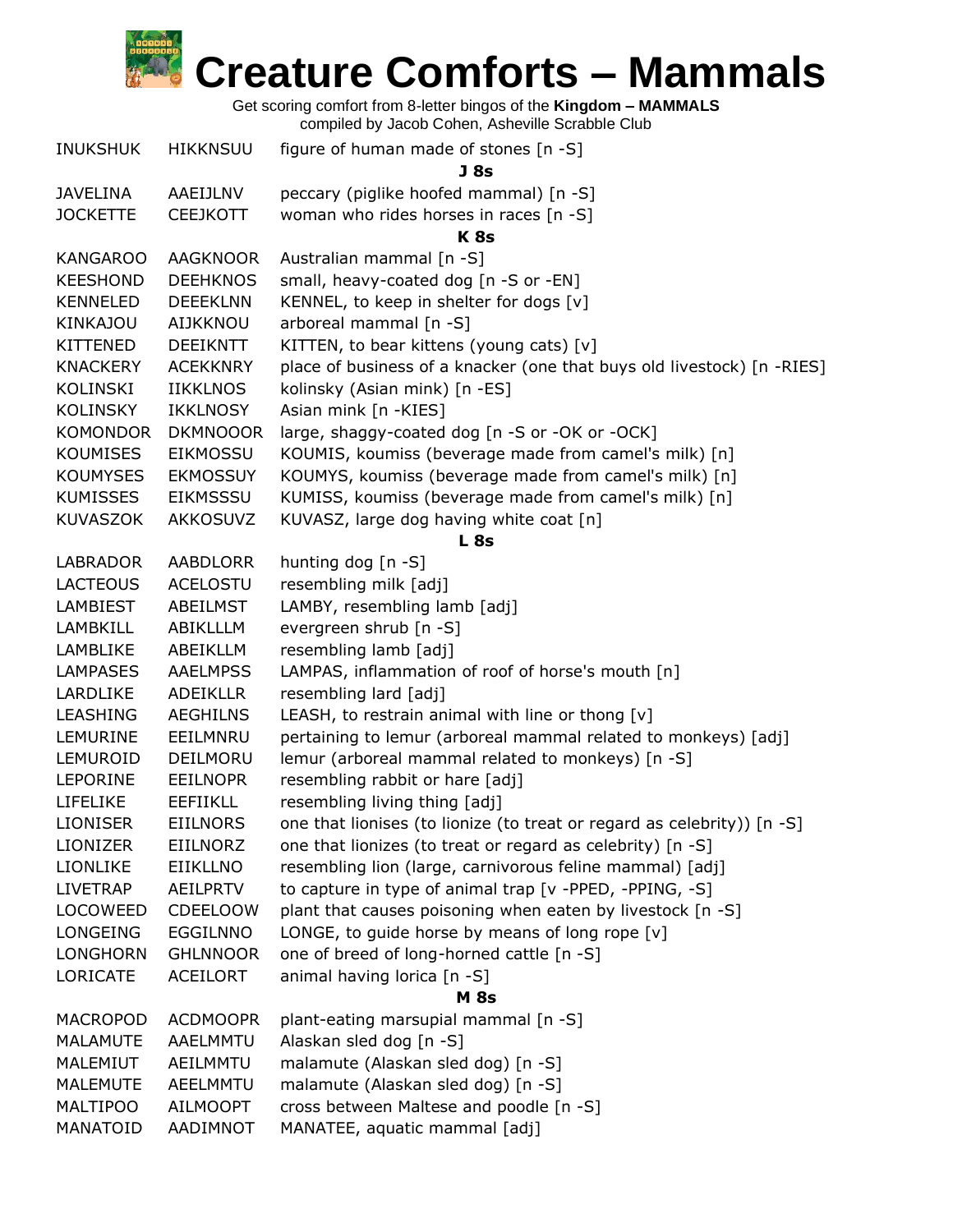

| MANDRILL        | ADILLMNR        | large baboon (large ape) [n -S]                                                        |
|-----------------|-----------------|----------------------------------------------------------------------------------------|
| <b>MANELESS</b> | <b>AEELMNSS</b> | MANE, long hair growing on and about neck of some animals [adj]                        |
| MANGABEY        | AABEGMNY        | long-tailed monkey [n -S]                                                              |
| MANGIEST        | AEGIMNST        | MANGY, affected with mange [adj] / MANGEY [adj]                                        |
| MANNIKIN        | <b>AIIKMNNN</b> | manikin (anatomical model of human body) [n -S]                                        |
| <b>MANURING</b> | AGIMNNRU        | MANURE, to fertilize with manure (animal excrement) [v]                                |
| <b>MARKHOOR</b> | <b>AHKMOORR</b> | markhor (wild goat) [n -S]                                                             |
| <b>MARMOSET</b> | <b>AEMMORST</b> | small monkey [n -S]                                                                    |
| <b>MARSUPIA</b> | AAIMPRSU        | abdominal pouches of certain mammals [n]                                               |
| <b>MASKLIKE</b> | <b>AEIKKLMS</b> | suggestive of mask [adj]                                                               |
| <b>MASTITIC</b> | <b>ACIIMSTT</b> | MASTITIS, inflammation of breast [adj]                                                 |
|                 |                 |                                                                                        |
| <b>MASTITIS</b> | AIIMSSTT        | inflammation of breast [n -IDES]                                                       |
| <b>MASTODON</b> | ADMNOOST        | extinct elephant-like mammal [n -S]                                                    |
| <b>MAVERICK</b> | <b>ACEIKMRV</b> | unbranded range animal [n -S]                                                          |
| <b>MILKIEST</b> | <b>EIIKLMST</b> | MILKY, resembling or suggestive of milk [adj]                                          |
| <b>MILKLESS</b> | <b>EIKLLMSS</b> | lacking milk [adj]                                                                     |
| MILKMAID        | ADIIKLMM        | woman who milks cows [n -S]                                                            |
| <b>MILKSHED</b> | <b>DEHIKLMS</b> | region supplying milk to particular community [n -S]                                   |
| MISBRAND        | ABDIMNRS        | to brand (to mark with hot iron) incorrectly [v -ED, -ING, -S]                         |
| <b>MOLDWARP</b> | <b>ADLMOPRW</b> | burrowing mammal [n -S]                                                                |
| <b>MONGOOSE</b> | <b>EGMNOOOS</b> | carnivorous mammal [n -S or -GEESE]                                                    |
| <b>MONKEYED</b> | <b>DEEKMNOY</b> | MONKEY, to mimic (to imitate closely) [v]                                              |
| <b>MOSCHATE</b> | <b>ACEHMOST</b> | musky (resembling musk (strongly odorous substance secreted by certain animals)) [adj] |
| <b>MOUFFLON</b> | <b>FFLMNOOU</b> | mouflon (wild sheep) [n -S]                                                            |
| MOUSEPAD        | ADEMOPSU        | flat pad on which computer mouse is used [n -S]                                        |
| <b>MOUSIEST</b> | <b>EIMOSSTU</b> | MOUSY, resembling mouse (small rodent (gnawing mammal)) [adj] / MOUSEY, mousy [adj]    |
| <b>MUCKWORM</b> | <b>CKMMORUW</b> | worm found in manure [n -S]                                                            |
| <b>MUCRONES</b> | <b>CEMNORSU</b> | MUCRO, sharp point at end of certain plant and animal organs [n]                       |
| <b>MULETEER</b> | EEELMRTU        | one who drives mules (hoofed work animals) [n -S]                                      |
| <b>MUNGOOSE</b> | <b>EGMNOOSU</b> | mongoose (carnivorous mammal) [n -S]                                                   |
| <b>MUSKIEST</b> | <b>EIKMSSTU</b> | MUSKY, resembling musk (strongly odorous substance secreted by certain animals) [adj]  |
| <b>MUSKOXEN</b> | <b>EKMNOSUX</b> | MUSKOX, large bovid of arctic regions [n]                                              |
| <b>MUSQUASH</b> | AHMQSSUU        | muskrat (aquatic rodent) [n -ES]                                                       |
| <b>MUSTELID</b> | <b>DEILMSTU</b> | mammal of weasel family [n -S]                                                         |
| MUZZLING        | <b>GILMNUZZ</b> | MUZZLE, to put covering over mouth of to prevent biting or eating [v]                  |
|                 |                 | <b>N</b> 8s                                                                            |
| NARWHALE        | <b>AAEHLNRW</b> | narwhal (arctic aquatic mammal) [n -S]                                                 |
| <b>NEATHERD</b> | <b>ADEEHNRT</b> | cowherd (one who tends cattle) [n -S]                                                  |
| <b>NECKLIKE</b> | <b>CEEIKKLN</b> | resembling neck [adj]                                                                  |
| <b>NEIGHING</b> | <b>EGGHIINN</b> | NEIGH, to utter cry of horse [v]                                                       |
| <b>NEKTONIC</b> | <b>CEIKNNOT</b> | NEKTON, free-swimming marine animals [adj]                                             |
| <b>NEUTERED</b> | <b>DEEENRTU</b> | NEUTER, to castrate (to remove testes of) [v]                                          |
| <b>NICKERED</b> | <b>CDEEIKNR</b> | NICKER, to neigh (to utter cry of horse) [v]                                           |
| <b>NOBBLING</b> | <b>BBGILNNO</b> | NOBBLE, to disable racehorse [v]                                                       |
| NONDAIRY        | ADINNORY        | having no milk products [adj]                                                          |
| <b>NONHUMAN</b> | AHMNNNOU        | one that is not human [n -S]                                                           |
|                 |                 |                                                                                        |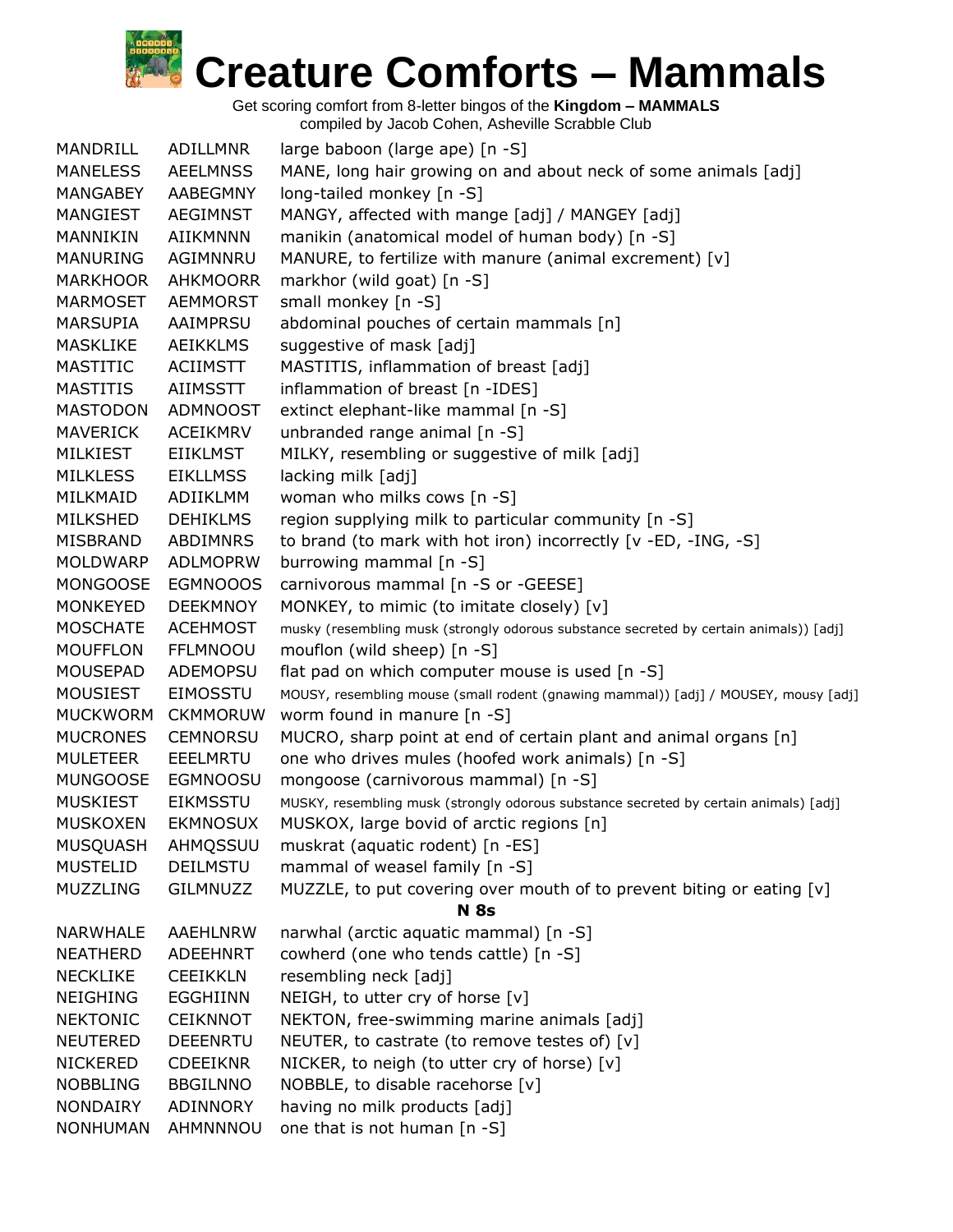

Get scoring comfort from 8-letter bingos of the **Kingdom – MAMMALS**

| <b>NOSEBAND</b> | <b>ABDENNOS</b> | part of horse's bridle [n -S]                                                     |
|-----------------|-----------------|-----------------------------------------------------------------------------------|
| <b>NOSELIKE</b> | <b>EEIKLNOS</b> | resembling nose [adj]                                                             |
|                 |                 | <b>O</b> 8s                                                                       |
| <b>OESTROUS</b> | <b>EOORSSTU</b> | estrous (pertaining to estrus (period of heat in female mammals)) [adj]           |
| <b>OESTRUAL</b> | <b>AELORSTU</b> | estrual (estrous (pertaining to estrus (period of heat in female mammals))) [adj] |
| <b>OMNIVORA</b> | <b>AIMNOORV</b> | omnivores (animal that eats all kinds of food) [n]                                |
| OMNIVORE        | <b>EIMNOORV</b> | animal that eats all kinds of food [n -S]                                         |
| <b>ORDUROUS</b> | <b>DOORRSUU</b> | ORDURE, manure [adj]                                                              |
| OREODONT        | <b>DENOOORT</b> | extinct sheep-sized mammal [n -S]                                                 |
| ORGANISM        | <b>AGIMNORS</b> | any form of animal or plant life [n -S]                                           |
| <b>OUISTITI</b> | <b>IIIOSTTU</b> | South American monkey [n -S]                                                      |
| <b>OUTBLEAT</b> | ABELOTTU        | to surpass in bleating [v -ED, -ING, -S]                                          |
| <b>OUTBREED</b> | <b>BDEEORTU</b> | to interbreed relatively unrelated stocks [v -RED, -ING, -S]                      |
| <b>OUTFOXED</b> | <b>DEFOOTUX</b> | OUTFOX, to outwit (to get better of by superior cleverness) [v]                   |
| <b>OUTFOXES</b> | <b>EFOOSTUX</b> | OUTFOX, to outwit (to get better of by superior cleverness) [v]                   |
| <b>OVERMILK</b> | <b>EIKLMORV</b> | to milk to excess [v -ED, -ING, -S]                                               |
| <b>OVERTAME</b> | <b>AEEMORTV</b> | too tame [adj]                                                                    |
| OVICIDAL        | ACDIILOV        | OVICIDE, agent that kills eggs [adj]                                              |
| <b>OVIDUCAL</b> | ACDILOUV        | OVIDUCT, tube through which ova travel from ovary [adj]                           |
| <b>OVIPOSIT</b> | <b>IIOOPSTV</b> | to lay eggs $[v - ED, -ING, -S]$                                                  |
|                 |                 | <b>P</b> 8s                                                                       |
| PALOMINO        | <b>AILMNOOP</b> | horse with golden coat and white mane [n -S]                                      |
| PANGOLIN        | AGILNNOP        | toothless mammal [n -S]                                                           |
| PANHUMAN        | <b>AAHMNNPU</b> | pertaining to all humanity [adj]                                                  |
| PAPILLON        | <b>AILLNOPP</b> | small dog having large ears [n -S]                                                |
| PASHMINA        | AAHIMNPS        | wool obtained from Himalayan goats [n -S]                                         |
| <b>PASTURER</b> | <b>AEPRRSTU</b> | one that pastures livestock [n -S]                                                |
| PATAGIAL        | AAAGILPT        | pertaining to patagium (wing membrane of bat) [adj]                               |
| PATAGIUM        | AAGIMPTU        | wing membrane of bat [n -IA]                                                      |
| <b>PAXWAXES</b> | AAEPSWXX        | PAXWAX, nuchal ligament of quadruped [n]                                          |
| PECORINO        | <b>CEINOOPR</b> | hard cheese made from sheep's milk [n -S or -NI]                                  |
| <b>PEEKAPOO</b> | <b>AEEKOOPP</b> | dog that is cross between Pekingese and poodle [n -S]                             |
| PELAGIAL        | AAEGILLP        | PELAGE, coat or covering of mammal [adj]                                          |
| <b>PELTLESS</b> | <b>EELLPSST</b> | lacking pelt (skin of animal) [adj]                                               |
| <b>PELTRIES</b> | <b>EEILPRST</b> | PELTRY, animal skin [n]                                                           |
| <b>PETNAPER</b> | <b>AEENPPRT</b> | one who steals pet [n -S]                                                         |
| <b>PETTABLE</b> | ABEELPTT        | capable of being petted [adj]                                                     |
| PHARMING        | <b>AGHIMNPR</b> | production of pharmaceuticals from genetically altered plants or animals [n -S]   |
| PIGGIEST        | <b>EGGIIPST</b> | PIGGY, piggish (greedy or dirty) [adj]                                            |
| <b>PIGSTICK</b> | <b>CGIIKPST</b> | to hunt for wild boar [v -ED, -ING, -S]                                           |
| PIGSTIES        | <b>EGIIPSST</b> | PIGSTY, pigpen (place where pigs are kept) [n]                                    |
| PILOSITY        | <b>IILOPSTY</b> | state of being pilose (covered with hair) [n -TIES]                               |
| PINNIPED        | DEIINNPP        | mammal with limbs modified into flippers [n -S]                                   |
| <b>PINSCHER</b> | <b>CEHINPRS</b> | large, short-haired dog [n -S]                                                    |
| <b>PLACENTA</b> | <b>AACELNPT</b> | vascular organ in most mammals [n -S or -E]                                       |
| <b>PLATYPUS</b> | <b>ALPPSTUY</b> | aquatic mammal [n -ES or -PI]                                                     |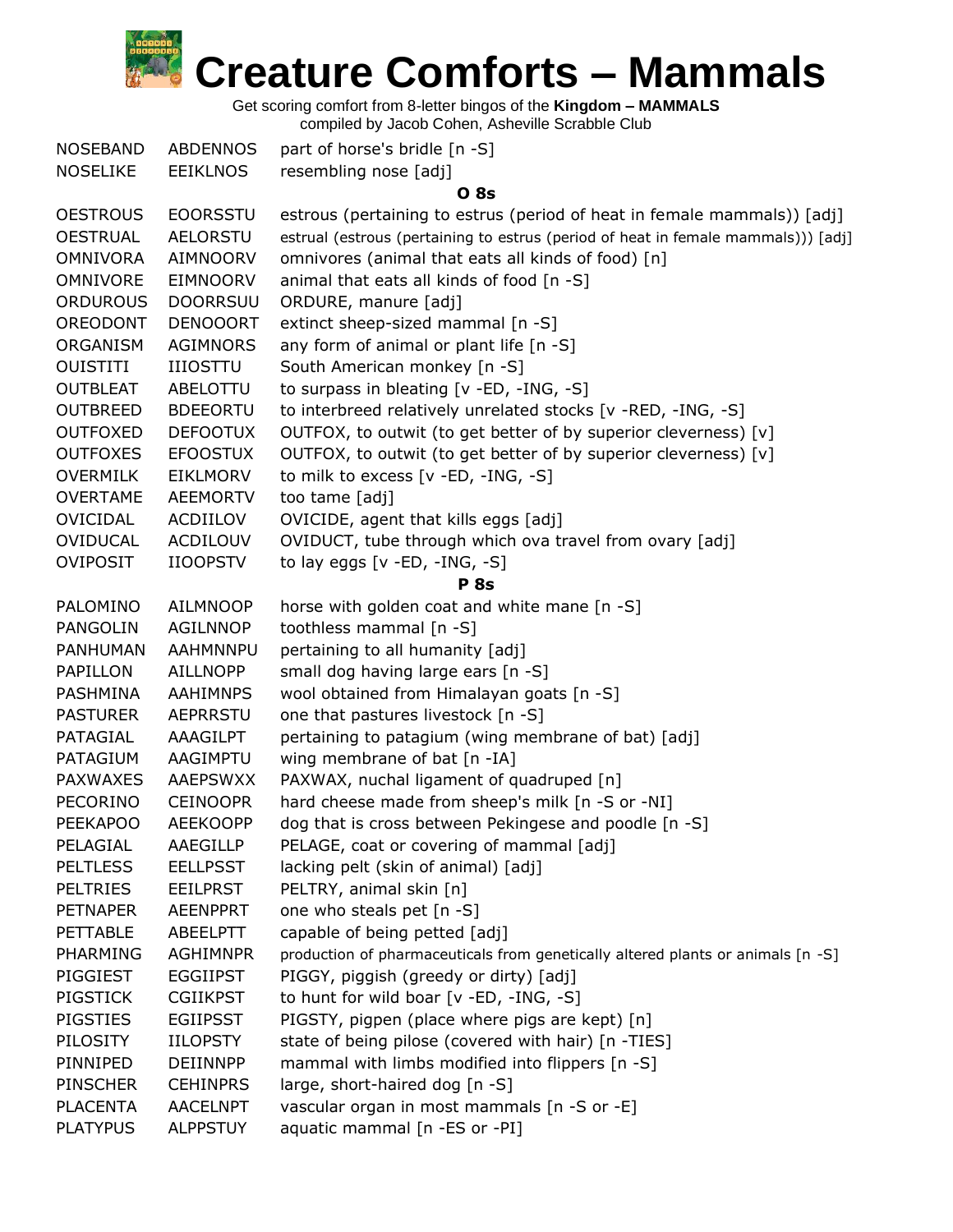

Get scoring comfort from 8-letter bingos of the **Kingdom – MAMMALS**

|                 |                 | compiled by Jacob Cohen, Asheville Scrabble Club                                                 |
|-----------------|-----------------|--------------------------------------------------------------------------------------------------|
| PONYTAIL        | <b>AILNOPTY</b> | hairstyle [n -S]                                                                                 |
| PORPOISE        | <b>EIOOPPRS</b> | to move forward with rising and falling motions [v -D, -SING, -S]                                |
| PREHUMAN        | AEHMNPRU        | prototype of man [n S]                                                                           |
| PRIMATAL        | AAILMPRT        | primate (any of advanced order of mammals) [n -S]                                                |
| <b>PROSTATE</b> | <b>AEOPRSTT</b> | gland in male mammals [n -S]                                                                     |
| <b>PUPPYDOM</b> | <b>DMOPPPUY</b> | world of puppies [n -S]                                                                          |
| PUPPYISH        | <b>HIPPPSUY</b> | PUPPY, young dog [adj]                                                                           |
| <b>PUREBRED</b> | <b>BDEEPRRU</b> | animal of unmixed stock [n -S]                                                                   |
| PUSSLIKE        | <b>EIKLPSSU</b> | catlike (resembling cat; stealthy; silent) [adj]                                                 |
| <b>PUSSYCAT</b> | <b>ACPSSTUY</b> | cat $[n - S]$                                                                                    |
| PYGMAEAN        | AAEGMNPY        | PYGMY, small person (human being) [adj]                                                          |
| PYGMYISH        | <b>GHIMPSYY</b> | PYGMY, small person (human being) [adj]                                                          |
|                 |                 | Q 8s                                                                                             |
| QUADRIGA        | AADGIQRU        | chariot drawn by four horses [n -E]                                                              |
| QUINELLA        | AEILLNQU        | type of bet in horse racing [n -S]                                                               |
|                 |                 | <b>R</b> 8s                                                                                      |
| RABBITED        | ABBDEIRT        | RABBIT, to hunt rabbits (rodent-like mammals) [v]                                                |
| RABBITER        | ABBEIRRT        | one that rabbits (to hunt rabbits (rodent-like mammals)) [n -S]                                  |
| RABBITRY        | ABBIRRTY        | place where rabbits are kept [n -RIES]                                                           |
| RABIETIC        | ABCEIIRT        | RABIES, fatal viral disease of animals [adj]                                                     |
| RACEGOER        | <b>ACEEGORR</b> | one who regularly goes to horse races [n -S]                                                     |
| RAILBIRD        | ABDIILRR        | racing enthusiast [n -S]                                                                         |
| RAMMIEST        | AEIMMRST        | RAMMY, rammish (resembling ram (male sheep)) [adj]                                               |
| <b>RANCHING</b> | <b>ACGHINNR</b> | work of running ranch [n -S] / RANCH, to work on ranch (establishment for raising livestock) [v] |
| RATICIDE        | ACDEIIRT        | substance for killing rats [n -S]                                                                |
| REARMICE        | <b>ACEEIMRR</b> | reremice (bats (flying mammals)) [n]                                                             |
| <b>REDWATER</b> | <b>ADEERRTW</b> | blood disease of cattle [n -S]                                                                   |
| <b>REEDBUCK</b> | <b>BCDEEKRU</b> | African antelope [n -S]                                                                          |
| <b>REINDEER</b> | <b>DEEEINRR</b> | large deer (ruminant mammal) [n -S]                                                              |
| REINSMAN        | <b>AEIMNNRS</b> | skilled rider of horses [n -MEN]                                                                 |
| REREMICE        | <b>CEEEIMRR</b> | bats (flying mammals) [n]                                                                        |
| <b>RESTABLE</b> | <b>ABEELRST</b> | to stable again [v -D, -LING, -S]                                                                |
| <b>RHESUSES</b> | <b>EEHRSSSU</b> | RHESUS, Asian monkey [n]                                                                         |
| RIDGLING        | <b>DGGIILNR</b> | male animal with undescended testicles [n -S]                                                    |
| RINGBONE        | <b>BEGINNOR</b> | bony growth on horse's foot [n -S]                                                               |
| RINGTAIL        | AGIILNRT        | animal having tail with ringlike markings [n -S]                                                 |
| ROADKILL        | <b>ADIKLLOR</b> | animal that has been killed on road [n -S]                                                       |
| RODEOING        | <b>DEGINOOR</b> | RODEO, to perform cowboy skills in contest [v]                                                   |
| <b>ROOTLING</b> | <b>GILNOORT</b> | ROOTLE, to dig in ground as with snout [v]                                                       |
| RUMINANT        | AIMNNRTU        | hoofed, even-toed mammal [n -S]                                                                  |
| RUMINATE        | AEIMNRTU        | to chew again [ $v$ -D, -ING, -S]                                                                |
|                 |                 | <b>S</b> 8s                                                                                      |
| SACCULAR        | <b>AACCLRSU</b> | resembling sac (pouch-shaped structure in animal or plant) [adj]                                 |
| <b>SACCULUS</b> | <b>ACCLSSUU</b> | saccule (small sac (pouch-shaped structure in animal or plant)) [n -LI]                          |
| SALADANG        | <b>AAADGLNS</b> | wild ox $[n - S]$                                                                                |
| SCIURINE        | CEIINRSU        | rodent of squirrel family [n -S]                                                                 |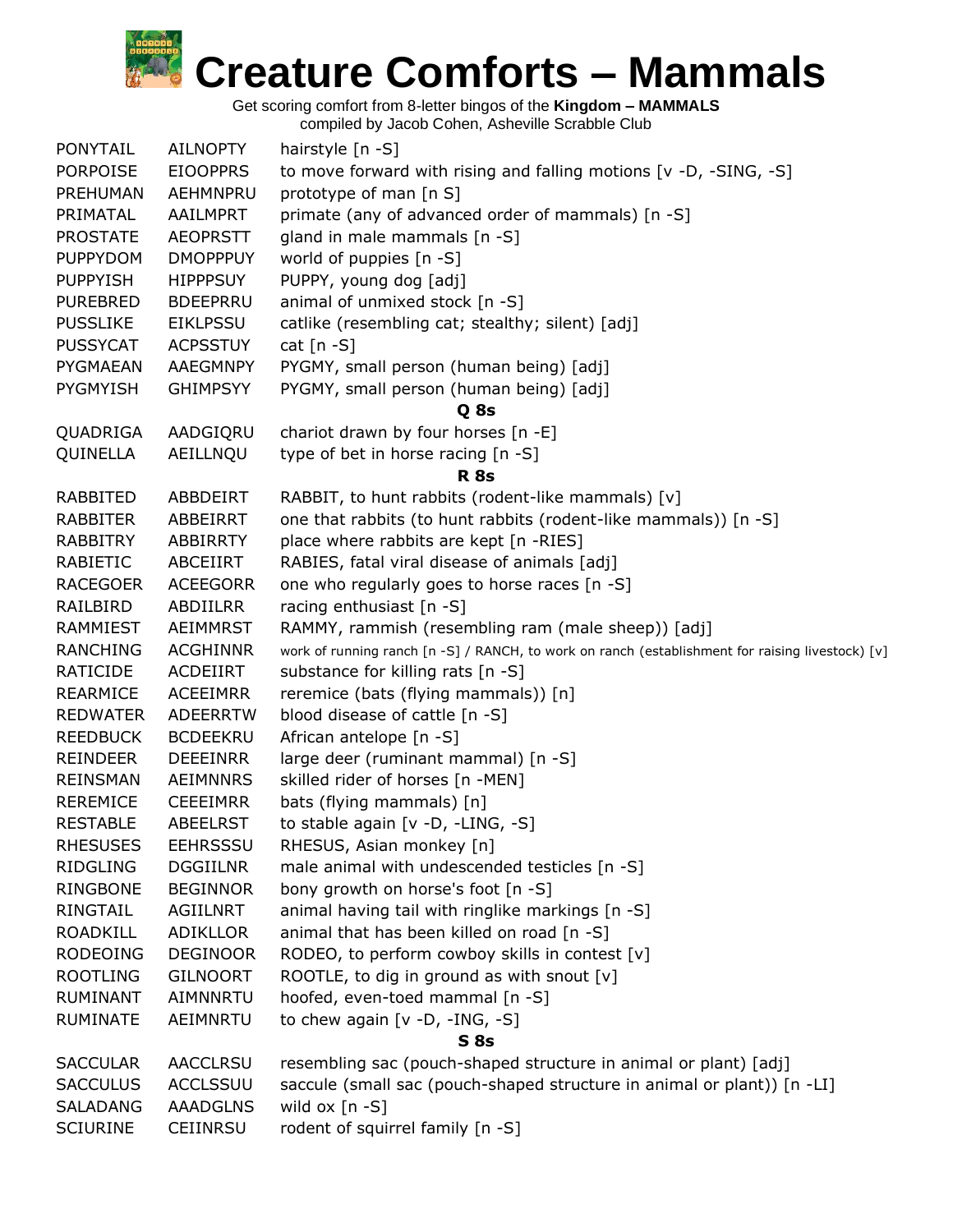Get scoring comfort from 8-letter bingos of the **Kingdom – MAMMALS**

| <b>SCIUROID</b> | CDIIORSU        | resembling squirrel [adj]                                                                                |
|-----------------|-----------------|----------------------------------------------------------------------------------------------------------|
| <b>SEALLIKE</b> | <b>AEEIKLLS</b> | resembling seal (aquatic mammal) [adj]                                                                   |
| <b>SEALSKIN</b> | <b>AEIKLNSS</b> | skin of seal [n -S]                                                                                      |
| <b>SEECATCH</b> | <b>ACCEEHST</b> | adult male fur seal [n -IE]                                                                              |
| <b>SELADANG</b> | <b>AADEGLNS</b> | saladang (wild ox) [n -S]                                                                                |
| SEMIWILD        | <b>DEIILMSW</b> | somewhat wild [adj]                                                                                      |
| <b>SEROTINE</b> | <b>EEINORST</b> | European bat [n -S]                                                                                      |
| <b>SHEARING</b> | <b>AEGHINRS</b> | instance of cutting hair or wool [n -S] / SHEAR, to cut hair or wool from [v]                            |
| <b>SHEEPCOT</b> | <b>CEEHOPST</b> | enclosure for sheep [n -S]                                                                               |
| <b>SHEEPDOG</b> | <b>DEEGHOPS</b> | dog trained to guard and herd sheep [n -S]                                                               |
| <b>SHEEPMAN</b> | <b>AEEHMNPS</b> | person who raises sheep [n -MEN]                                                                         |
| <b>SHOWRING</b> | <b>GHINORSW</b> | ring where animals are displayed [n -S]                                                                  |
| <b>SIDEMEAT</b> | ADEEIMST        | meat cut from side of pig [n -S]                                                                         |
| <b>SIFFLEUR</b> | <b>EFFILRSU</b> | animal that makes whistling noise [n -S]                                                                 |
| <b>SIRENIAN</b> | <b>AEIINNRS</b> | any of order of aquatic mammals [n -S]                                                                   |
| <b>SKELETON</b> | <b>EEKLNOST</b> | supporting or protective framework of human or animal body [n -S]                                        |
| <b>SKEWBALD</b> | <b>ABDEKLSW</b> | horse having patches of brown and white [n -S]                                                           |
| <b>SKIJORER</b> | <b>EIJKORRS</b> | skier who is drawn over snow by dogs, horse, or vehicle [n -S]                                           |
| <b>SKINLIKE</b> | <b>EIIKKLNS</b> | resembling skin [adj]                                                                                    |
| <b>SORICINE</b> | <b>CEIINORS</b> | belonging to shrew family of mammals [adj]                                                               |
| <b>SPADONES</b> | <b>ADENOPSS</b> | SPADO, castrated man or animal [n]                                                                       |
| SPAVINED        | ADEINPSV        | SPAVIN, disease of horses [adj]                                                                          |
| <b>SPEANING</b> | <b>AEGINNPS</b> | SPEAN, to wean (to withhold mother's milk from and substitute other nourishment) [v]                     |
| <b>SPOORING</b> | <b>GINOOPRS</b> | SPOOR, to track animal [v]                                                                               |
| <b>SPURGALL</b> | AGLLPRSU        | to injure with spur [v -ED, -ING, -S]                                                                    |
| <b>SPURRING</b> | <b>GINPRRSU</b> | SPUR, to urge on with spur (horseman's goad) [v]                                                         |
| SQUIRREL        | EILQRRSU        | to store up for future use [v -ED, -ING, -S or -LLED, -LLING, -S]                                        |
| <b>STABLING</b> | ABGILNST        | accommodation for animals in stable [n -S] / STABLE, to put in stable (shelter for domestic animals) [v] |
| <b>STAGGARD</b> | AADGGRST        | full-grown male red deer [n -S]                                                                          |
| <b>STAGGART</b> | AAGGRSTT        | staggard (full-grown male red deer) [n -S]                                                               |
| <b>STALLION</b> | <b>AILLNOST</b> | uncastrated male horse [n -S]                                                                            |
| <b>STARNOSE</b> | <b>AENORSST</b> | burrowing mammal [n -S]                                                                                  |
| <b>STATURED</b> | ADERSTTU        | STATURE, natural height of human or animal body [adj]                                                    |
| <b>STEENBOK</b> | <b>BEEKNOST</b> | African antelope [n -S]                                                                                  |
| <b>STEGODON</b> | <b>DEGNOOST</b> | extinct elephant-like mammal [n -S]                                                                      |
| <b>STEINBOK</b> | <b>BEIKNOST</b> | steenbok (African antelope) [n -S]                                                                       |
| <b>STOCKCAR</b> | <b>ACCKORST</b> | boxcar for carrying livestock [n -S]                                                                     |
| <b>STOCKMAN</b> | <b>ACKMNOST</b> | one who owns or raises livestock [n -MEN]                                                                |
| <b>STUDBOOK</b> | <b>BDKOOSTU</b> | record of pedigree of purebred animals [n -S]                                                            |
| <b>STURDIED</b> | <b>DDEIRSTU</b> | STURDY, disease of sheep [adj]                                                                           |
| <b>STURDIES</b> | <b>DEIRSSTU</b> | STURDY, disease of sheep [n]                                                                             |
| <b>SUBHUMAN</b> | ABHMNSUU        | one that is less than human [n -S]                                                                       |
| <b>SUCKLING</b> | <b>CGIKLNSU</b> | unweaned mammal [n -S] / SUCKLE, to give milk to from breast [v]                                         |
| <b>SURICATE</b> | ACEIRSTU        | burrowing mammal [n -S]                                                                                  |
| <b>SURROYAL</b> | <b>ALORRSUY</b> | topmost prong of stag's antler [n -S]                                                                    |
| <b>SWEENIES</b> | <b>EEEINSSW</b> | SWEENY, atrophy of shoulder muscles in horses [n]                                                        |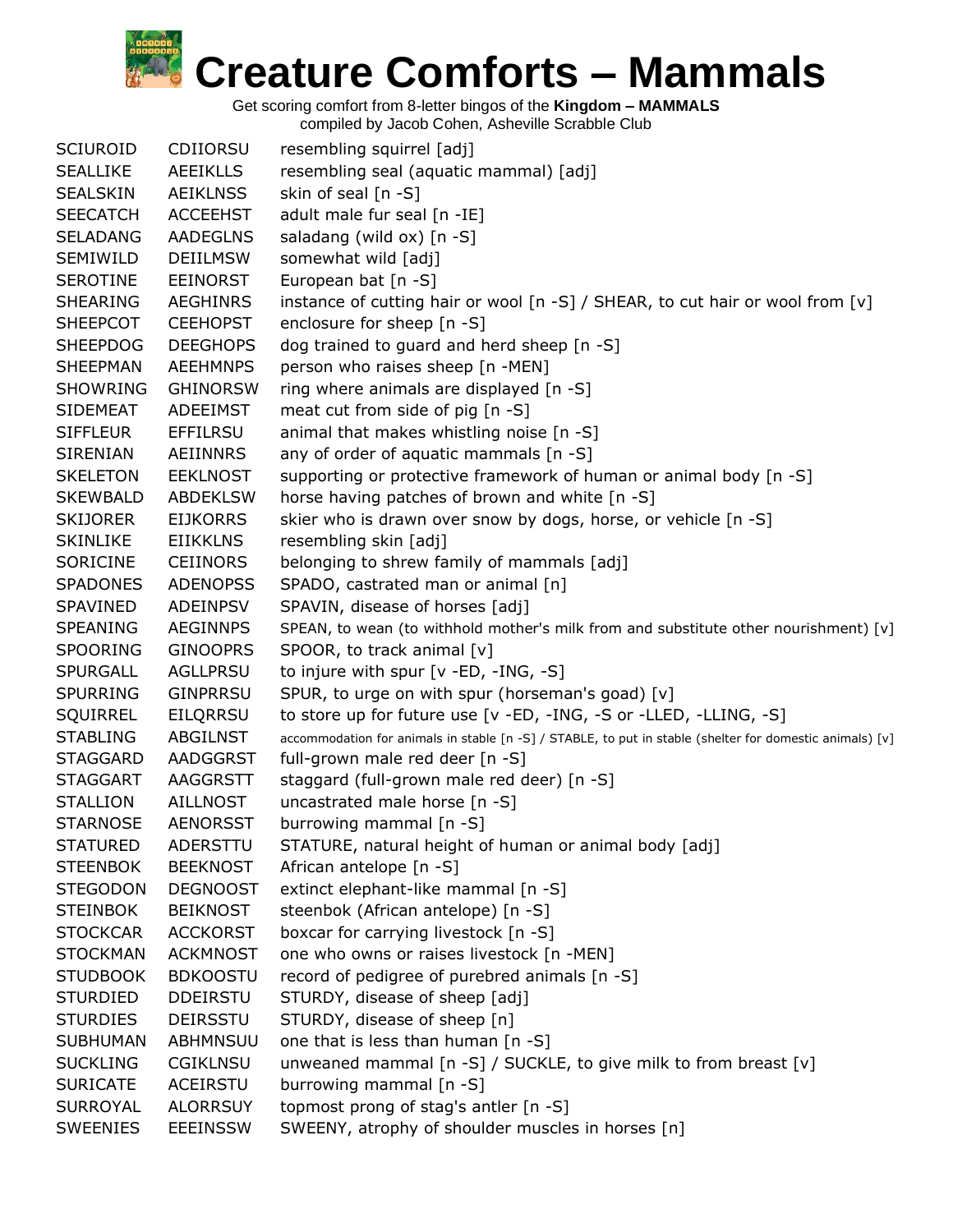Get scoring comfort from 8-letter bingos of the **Kingdom – MAMMALS**

| <b>SWINEPOX</b>                    | EINOPSWX                           | disease of swine [n -ES]<br><b>T</b> 8s                                                                        |
|------------------------------------|------------------------------------|----------------------------------------------------------------------------------------------------------------|
| <b>TAILLIKE</b>                    | AEIIKLLT                           | resembling tail [adj]                                                                                          |
| <b>TALAPOIN</b>                    | AAILNOPT                           | small African monkey [n -S]                                                                                    |
| <b>TALLOWED</b>                    | <b>ADELLOTW</b>                    | TALLOW, to smear with tallow (mixture of animal fats) [v]                                                      |
| <b>TAMANDUA</b>                    | <b>AAADMNTU</b>                    | arboreal anteater [n -S]                                                                                       |
| <b>TAPADERA</b>                    | AAADEPRT                           | part of saddle [n -S]                                                                                          |
| <b>TAPADERO</b>                    | <b>AADEOPRT</b>                    | tapadera (part of saddle) [n -S]                                                                               |
| TAPIROID                           | ADIIOPRT                           | nocturnal hoofed animal [n -S]                                                                                 |
| <b>TENTACLE</b>                    | <b>ACEELNTT</b>                    | elongated, flexible appendage of some animals [n -S]                                                           |
| <b>TETRAPOD</b>                    | <b>ADEOPRTT</b>                    | four-footed animal [n -S]                                                                                      |
| <b>TIGERISH</b>                    | <b>EGHIIRST</b>                    | resembling tiger (large feline mammal) [adj]                                                                   |
| <b>TOADLIKE</b>                    | ADEIKLOT                           | resembling toad (tailless, jumping amphibian) [adj]                                                            |
| <b>TOPCROSS</b>                    | <b>COOPRSST</b>                    | cross between purebred male and inferior female stock [n -ES]                                                  |
| <b>TOREADOR</b>                    | <b>ADEOORRT</b>                    | bullfighter [n -S]                                                                                             |
| <b>TRACKING</b>                    | <b>ACGIKNRT</b>                    | placement of students within curriculum [n -S] / TRACK, to follow marks left by animal, person, or vehicle [v] |
| <b>TRAPLIKE</b>                    | AEIKLPRT                           | resembling trap [adj]                                                                                          |
| <b>TRAPPING</b>                    | <b>AGINPPRT</b>                    | covering for horse [n -S] / TRAP, to catch in trap (device for capturing and holding animals) [v]              |
| <b>TRIPPANT</b>                    | <b>AINPPRTT</b>                    | walking -- used of heraldic animal [adj]                                                                       |
| <b>TRUEBRED</b>                    | <b>BDEERRTU</b>                    | designating animal of unmixed stock [adj]                                                                      |
| <b>TUSKIEST</b>                    | <b>EIKSSTTU</b>                    | TUSKY, having tusks [adj]                                                                                      |
| <b>TUSKLESS</b>                    | <b>EKLSSSTU</b>                    | having no tusk [adj]                                                                                           |
| <b>TUSKLIKE</b>                    | <b>EIKKLSTU</b>                    | resembling tusk [adj]                                                                                          |
|                                    |                                    | <b>U</b> 8s                                                                                                    |
| <b>UNBRIDLE</b>                    | <b>BDEILNRU</b>                    | to set loose $[v -D, -LING, -S]$                                                                               |
| <b>UNCAGING</b>                    | ACGGINNU                           | UNCAGE, to release from cage [v]                                                                               |
| <b>UNCLAWED</b>                    | <b>ACDELNUW</b>                    | not clawed (to scratch with claws (sharp, curved toenails)) [adj]                                              |
| <b>UNDERFUR</b>                    | <b>DEFNRRUU</b>                    | thick, soft fur beneath outer coat of certain mammals [n -S]                                                   |
| <b>UNDOCILE</b>                    | CDEILNOU                           | not docile (easily trained) [adj]                                                                              |
| <b>UNGELDED</b>                    | <b>DDEEGLNU</b>                    | not gelded (to castrate (to remove testes of)) [adj]                                                           |
| <b>UNGULATE</b>                    | <b>AEGLNTUU</b>                    | hoofed mammal [n -S]                                                                                           |
| <b>UNHAIRED</b>                    | ADEHINRU                           | UNHAIR, to remove hair from [v]                                                                                |
| <b>UNHAIRER</b>                    | AEHINRRU                           | one that unhairs (to remove hair from) [n -S]                                                                  |
| <b>UNKENNEL</b>                    | EEKLNNNU                           | to release from kennel [v -ED, -LLED, -ING, -LLING, -S]                                                        |
| UNMUZZLE                           | ELMNUUZZ                           | to remove muzzle from [v -D, -LING, -S]                                                                        |
| <b>UNRIDDEN</b>                    | DDEINNRU                           | RIDDEN, RIDE, to sit on, control, and be conveyed by animal or machine [adj]                                   |
| <b>UNSADDLE</b>                    | <b>ADDELNSU</b>                    | to remove saddle from [v -D, -LING, -S]                                                                        |
| <b>UNWEANED</b>                    | ADEENNUW                           | WEAN, to withhold mother's milk from and substitute other nourishment [adj]                                    |
| <b>UNYOKING</b>                    | <b>GIKNNOUY</b>                    | UNYOKE, to free from yoke [v]                                                                                  |
| <b>URSIFORM</b>                    | <b>FIMORRSU</b>                    | having form of bear [adj]                                                                                      |
| <b>UTERUSES</b>                    | <b>EERSSTUU</b>                    | UTERUS, organ of female mammals [n]                                                                            |
|                                    |                                    | <b>V 8s</b>                                                                                                    |
| VACCINIA                           |                                    |                                                                                                                |
|                                    | AACCIINV                           | cowpox (cattle disease) [n -S]                                                                                 |
| <b>VIBRISSA</b>                    | ABIIRSSV                           | one of stiff hairs growing about mouth of certain mammals [n -E]                                               |
| <b>VISCACHA</b><br><b>VISCACHA</b> | <b>AACCHISV</b><br><b>AACCHISV</b> | burrowing rodent [n -S]<br>burrowing rodent [n -S]                                                             |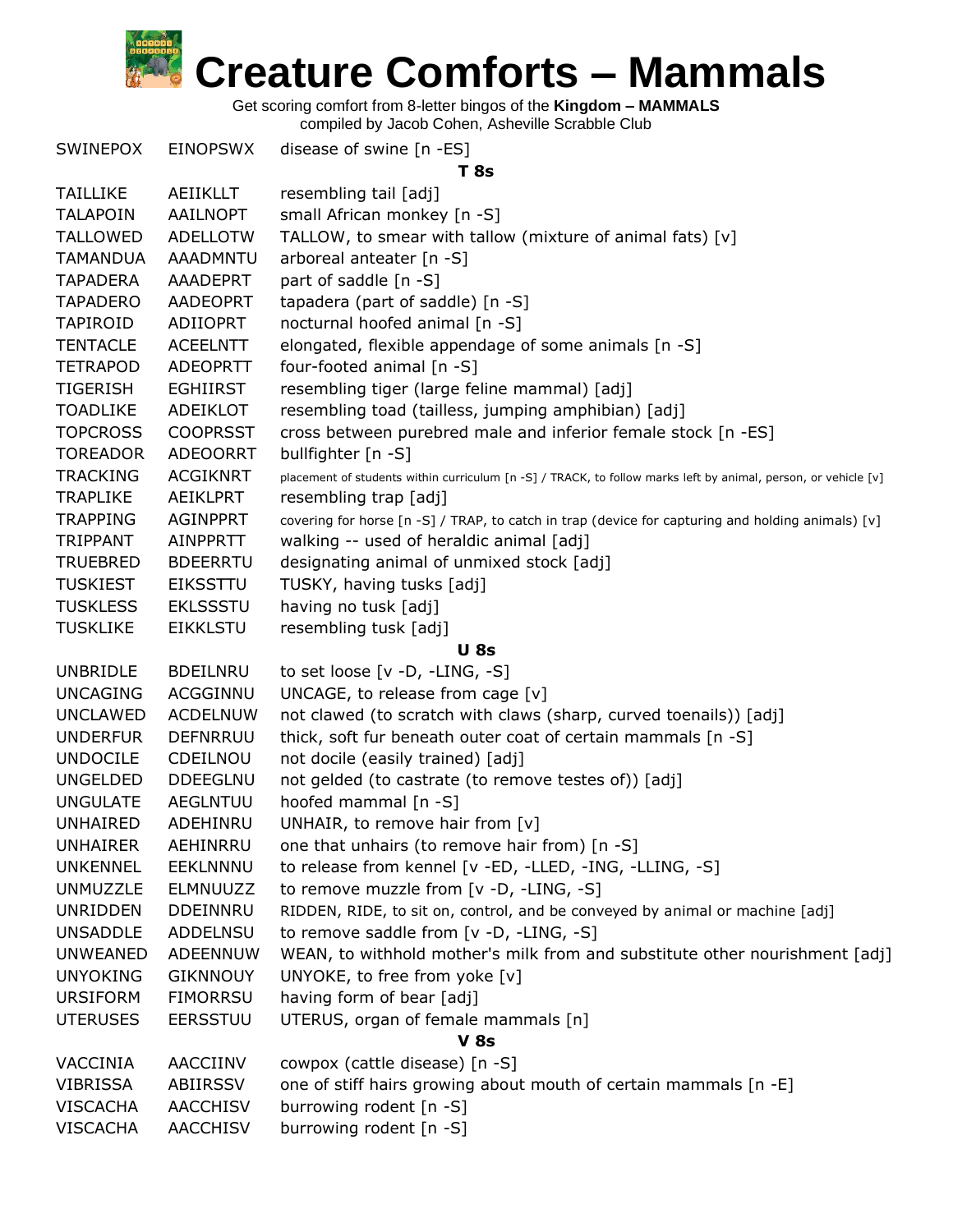

Get scoring comfort from 8-letter bingos of the **Kingdom – MAMMALS** compiled by Jacob Cohen, Asheville Scrabble Club

| <b>VITULINE</b> | <b>EIILNTUV</b> | pertaining to calf (young cow or bull) [adj]                                      |  |  |
|-----------------|-----------------|-----------------------------------------------------------------------------------|--|--|
| <b>VIVARIES</b> | AEIIRSVV        | VIVARY, vivarium (place for raising and keeping live animals) [n]                 |  |  |
| VIVARIUM        | AIIMRUVV        | place for raising and keeping live animals [n -S or -IA]                          |  |  |
| <b>VIVERRID</b> | DEIIRRVV        | any of family of small carnivorous mammals [n -S]                                 |  |  |
| <b>VIVIPARA</b> | AAIIPRVV        | animals that bring forth living young [n]                                         |  |  |
| <b>VIXENISH</b> | <b>EHIINSVX</b> | VIXEN, shrewish woman [adj]                                                       |  |  |
| <b>VIZCACHA</b> | <b>AACCHIVZ</b> | viscacha (burrowing rodent) [n -S]                                                |  |  |
| <b>VOYAGEUR</b> | <b>AEGORUVY</b> | person employed by fur company to transport goods between distant stations [n -S] |  |  |
|                 |                 | <b>W 8s</b>                                                                       |  |  |
| WAGGONED        | ADEGGNOW        | WAGGON, to wagon (to convey by wagon (four-wheeled, horse-drawn vehicle)) [v]     |  |  |
| WAGONING        | AGGINNOW        | WAGON, to convey by wagon (four-wheeled, horse-drawn vehicle) [v]                 |  |  |
| WALLAROO        | AALLOORW        | large kangaroo (Australian mammal) [n -S]                                         |  |  |
| WALRUSES        | <b>AELRSSUW</b> | WALRUS, marine mammal [n]                                                         |  |  |
| <b>WANDEROO</b> | ADENOORW        | Asian monkey [n S]                                                                |  |  |
| WARHORSE        | <b>AEHORRSW</b> | musical or dramatic work that has been performed to excess [n -S]                 |  |  |
| WARRAGAL        | AAAGLRRW        | warrigal (dingo (wild dog of Australia)) [n -S]                                   |  |  |
| <b>WARRENER</b> | <b>AEENRRRW</b> | keeper of warren [n -S]                                                           |  |  |
| WARRIGAL        | AAGILRRW        | dingo (wild dog of Australia) [n -S]                                              |  |  |
| <b>WATCHDOG</b> | <b>ACDGHOTW</b> | to act as guardian for [v -GGED, -GGING, -S]                                      |  |  |
| WEANLING        | AEGILNNW        | recently weaned child or animal [n -S]                                            |  |  |
| WEASELLY        | AEELLSWY        | resembling weasel (small carnivorous mammal) [adj]                                |  |  |
| <b>WEREWOLF</b> | <b>EEFLORWW</b> | person capable of assuming form of wolf [n -LVES]                                 |  |  |
| <b>WHALEMAN</b> | AAEHLMNW        | whaler (person engaged in whaling) [n -MEN]                                       |  |  |
| <b>WHELPING</b> | <b>EGHILPNW</b> | WHELP, to give birth to [v]                                                       |  |  |
| <b>WHEYLIKE</b> | EEHIKLWY        | resembling whey (watery part of milk) [adj]                                       |  |  |
| WHINNIED        | <b>DEHIINNW</b> | WHINNY, to neigh in low or gentle manner [v]                                      |  |  |
| <b>WHITRACK</b> | <b>ACHIKRTW</b> | weasel $[n - S]$                                                                  |  |  |
| <b>WHITTRET</b> | EHIRTTTW        | weasel $[n - S]$                                                                  |  |  |
| WILDLIFE        | <b>DEFIILLW</b> | wild animals and vegetation [n WILDLIFE]                                          |  |  |
| WILDLING        | <b>DGIILLNW</b> | wilding (wild plant or animal) [n -S]                                             |  |  |
| <b>WILDNESS</b> | <b>DEILNSSW</b> | state of being wild (living in natural state) [n -ES]                             |  |  |
| WILDWOOD        | <b>DDILOOWW</b> | natural forest land [n -S]                                                        |  |  |
| WINDGALL        | <b>ADGILLNW</b> | swelling on horse's leg [n -S]                                                    |  |  |
| WINESKIN        | <b>EIIKNNSW</b> | goatskin bag for holding wine [n -S]                                              |  |  |
| WIREHAIR        | AEHIIRRW        | dog having wiry coat [n -S]                                                       |  |  |
| <b>WOLFLIKE</b> | EFIKLLOW        | resembling wolf (carnivorous mammal) [adj]                                        |  |  |
| <b>WOLFSKIN</b> | <b>FIKLNOSW</b> | skin of wolf [n -S]                                                               |  |  |
| <b>WOMBLIKE</b> | <b>BEIKLMOW</b> | resembling womb (uterus (organ of female mammals)) [adj]                          |  |  |
| <b>WOODMICE</b> | <b>CDEIMOOW</b> | WOODMOUSE [n]                                                                     |  |  |
| <b>WOOLFELL</b> | EFLLLOOW        | woolskin (sheepskin with wool still on it) [n -S]                                 |  |  |
| <b>WOOLLIKE</b> | EIKLLOOW        | resembling wool (dense, soft hair forming coat of certain mammals) [adj]          |  |  |
| <b>WOOLSHED</b> | <b>DEHLOOSW</b> | building in which sheep are sheared [n -S]                                        |  |  |
| <b>WOOLSKIN</b> | <b>IKLNOOSW</b> | sheepskin with wool still on it [n -S]                                            |  |  |
|                 |                 | $X$ 8s                                                                            |  |  |
| $Y$ 8s          |                 |                                                                                   |  |  |

YEANLING AEGILNNY young of sheep or goat [n -S]